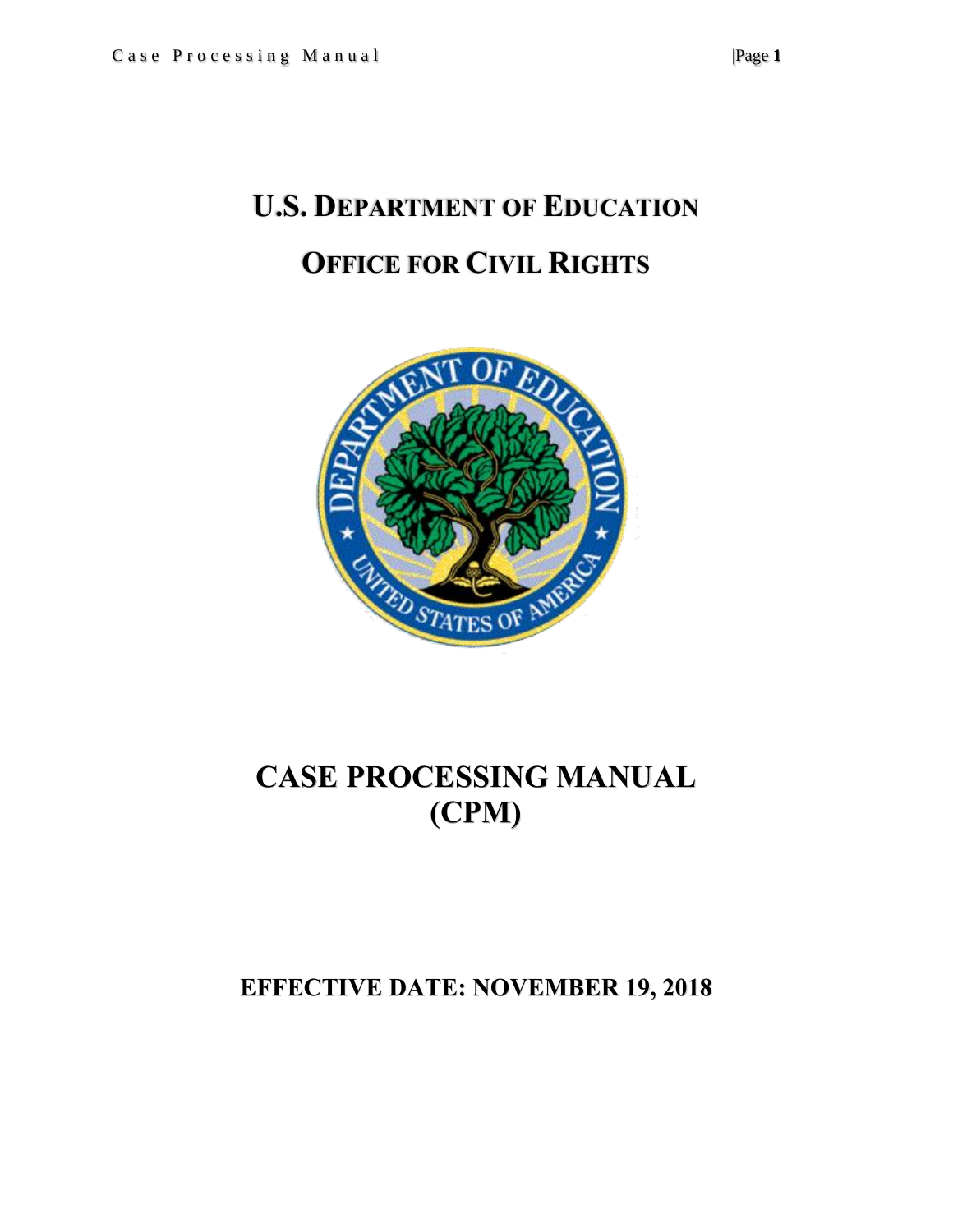### **INTRODUCTION**

The mission of the Office for Civil Rights (OCR) is to ensure equal access to education and to promote educational excellence throughout the nation through vigorous enforcement of civil rights. The Case Processing Manual (CPM) provides OCR with the procedures to promptly and effectively investigate and resolve complaints, compliance reviews and directed investigations to ensure compliance with the civil rights laws and regulations enforced by OCR.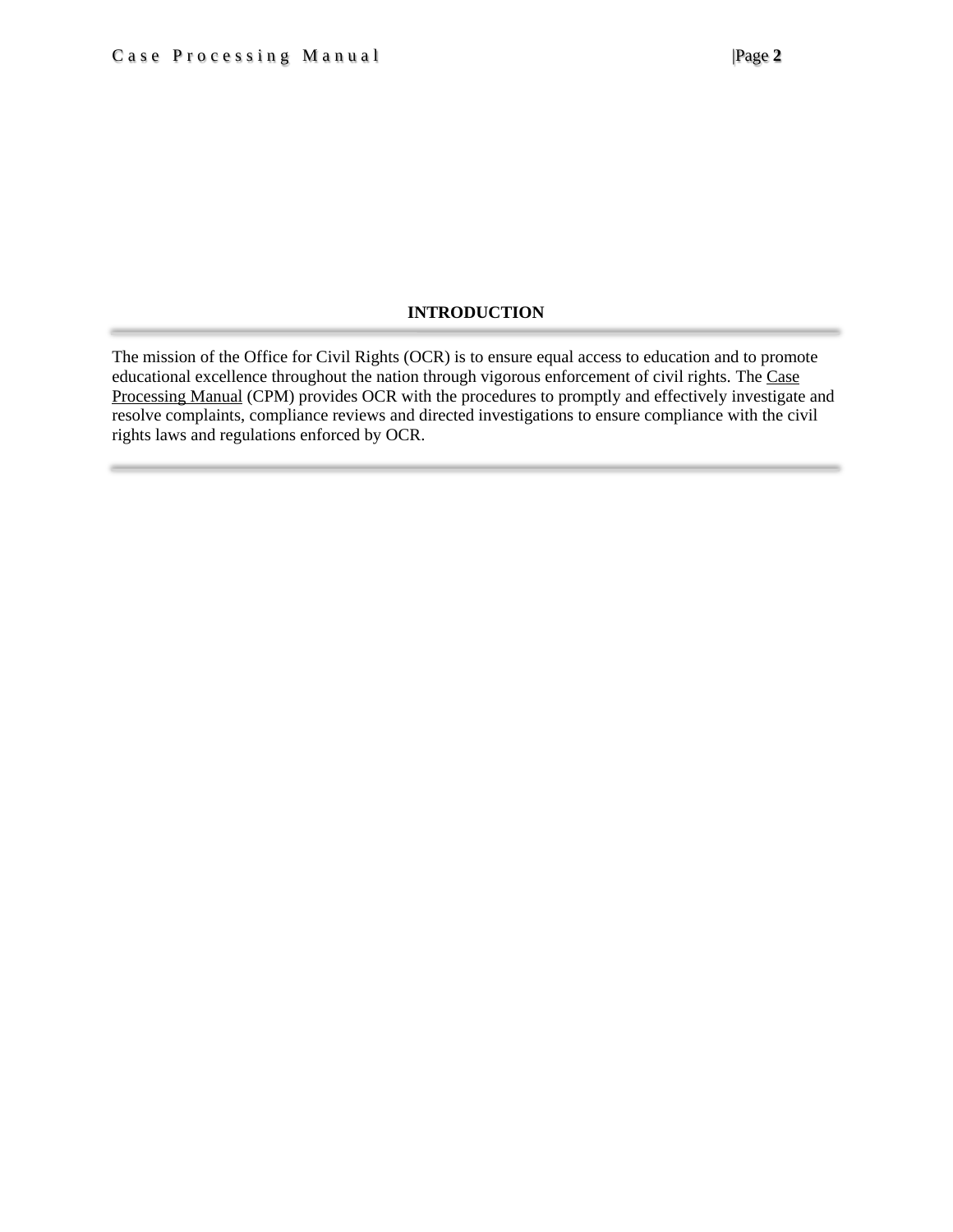### **Table of Contents**

<span id="page-2-0"></span>

| Section 102        |                                                                                                                      |  |
|--------------------|----------------------------------------------------------------------------------------------------------------------|--|
| Section 103        |                                                                                                                      |  |
| Section 104        |                                                                                                                      |  |
| Section 105        |                                                                                                                      |  |
|                    |                                                                                                                      |  |
|                    |                                                                                                                      |  |
|                    |                                                                                                                      |  |
| <b>SECTION 109</b> |                                                                                                                      |  |
| <b>SECTION 110</b> |                                                                                                                      |  |
| SECTION 111        |                                                                                                                      |  |
|                    | ARTICLE II: FACILITATED RESOLUTION BETWEEN THE PARTIES PROCESS  13                                                   |  |
|                    |                                                                                                                      |  |
|                    |                                                                                                                      |  |
|                    |                                                                                                                      |  |
|                    |                                                                                                                      |  |
|                    |                                                                                                                      |  |
|                    |                                                                                                                      |  |
|                    | <b>ARTICLE III: CASE PLANNING, INVESTIGATION AND RESOLUTION 14</b>                                                   |  |
|                    |                                                                                                                      |  |
|                    |                                                                                                                      |  |
|                    |                                                                                                                      |  |
|                    |                                                                                                                      |  |
|                    |                                                                                                                      |  |
|                    |                                                                                                                      |  |
|                    | Section 306 Referrals from the Department of Justice (DOJ) and the Equal Employment Opportunity Commission (EEOC) 20 |  |
| Section 401        |                                                                                                                      |  |
|                    |                                                                                                                      |  |
|                    |                                                                                                                      |  |
|                    |                                                                                                                      |  |
|                    |                                                                                                                      |  |
|                    |                                                                                                                      |  |
|                    |                                                                                                                      |  |
|                    |                                                                                                                      |  |
| <b>SECTION 601</b> |                                                                                                                      |  |
|                    |                                                                                                                      |  |
|                    |                                                                                                                      |  |
| <b>SECTION 604</b> |                                                                                                                      |  |
|                    |                                                                                                                      |  |
|                    |                                                                                                                      |  |
| <b>SECTION 701</b> |                                                                                                                      |  |
| (a)                |                                                                                                                      |  |
| (b)                |                                                                                                                      |  |
| (c)                | Title VI and Title IX Employment Complaints (see 29 C.F.R. §§ 1691.1 - 1691.13 and 28 C.F.R. §§ 42.601 - 42.613) 26  |  |
| (d)                |                                                                                                                      |  |
| (e)                |                                                                                                                      |  |
|                    |                                                                                                                      |  |
| (a)                | Generally 28                                                                                                         |  |
| (b)                |                                                                                                                      |  |
| (c)                |                                                                                                                      |  |
| (d)                | Interviews 30                                                                                                        |  |
| 1.                 | Introduction                                                                                                         |  |
| 2.                 | Notice<br>30                                                                                                         |  |
| 3.                 | 30<br>Privacy                                                                                                        |  |
| 4.                 |                                                                                                                      |  |
| 5.                 |                                                                                                                      |  |
| Section 703        |                                                                                                                      |  |
| Section 704        |                                                                                                                      |  |
| (a)                |                                                                                                                      |  |
| (b)                |                                                                                                                      |  |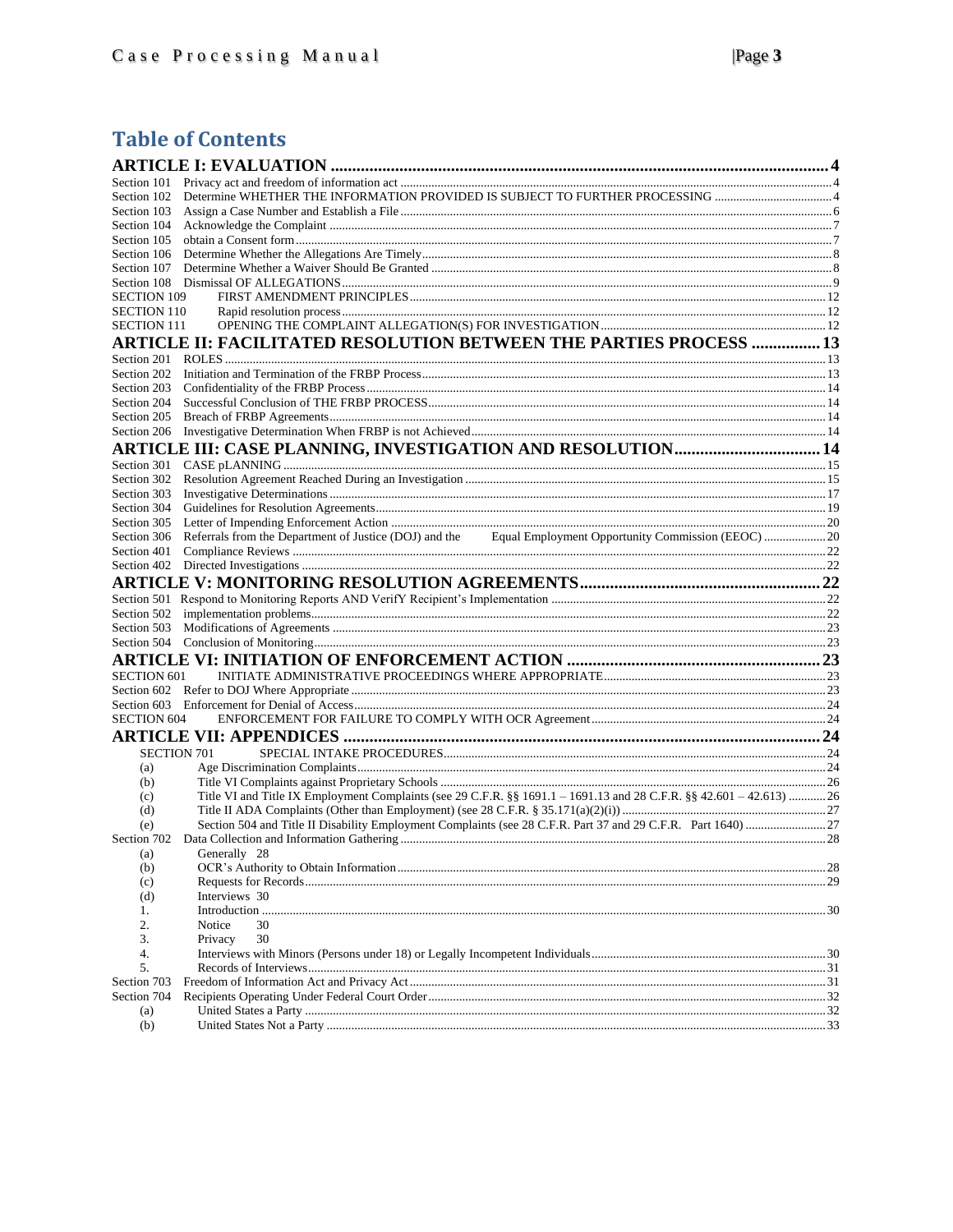### **ARTICLE I: EVALUATION**

Upon receipt, OCR will determine whether the written information provided to the U. S. Department of Education (Department) is subject to further processing pursuant to applicable statutes and regulations and the OCR's *Case Processing Manual.* As appropriate, OCR will provide complainants<sup>1</sup> with assistance regarding the nature of their rights and of the OCR investigation process. Also as appropriate, OCR will provide reasonable assistance to complainants who are persons with disabilities, individuals of limited English proficiency, and persons whose communication skills are otherwise limited. All written information provided to OCR should include the sender's contact information.<sup>2</sup> Written information may be filed online as well as by mail, electronic mail, or fax.

### <span id="page-3-0"></span>**SECTION 101 PRIVACY ACT AND FREEDOM OF INFORMATION ACT**

To investigate a complaint, OCR may collect and analyze personal information. The Privacy Act of 1974, 5 U.S.C. § 552a, Family Educational Rights and Privacy Act (FERPA), 20 U.S.C. § 1232g, and the Freedom of Information Act (FOIA), 5 U.S.C. § 552, govern the use of personal information collected by OCR. Disclosure will only be made as consistent with the Privacy Act, FERPA, and FOIA.

Subject to the restrictions imposed by FOIA and the Privacy Act, OCR may release certain information about a complaint to the press or general public, including the name of the school or institution; the date a complaint was filed; the type of discrimination included in a complaint; the date a complaint was resolved, dismissed or closed; the basic reasons for OCR's decision; or other related information. Under these circumstances, any information OCR releases to the press or general public will not include the complainant's name or the name of the person on whose behalf the complaint was filed except as noted in the paragraph above. All information within case files is subject to FOIA and the Privacy Act. See CPM Section 703.

### <span id="page-3-1"></span>**SECTION 102 DETERMINE WHETHER THE INFORMATION PROVIDED IS SUBJECT TO FURTHER PROCESSING**

Upon receipt, OCR will determine whether the information provided to the Department is subject to further processing, as follows:

- (a) Not all information that OCR receives is sufficient to constitute a complaint subject to further processing*.* The following are generally not subject to further processing, but this determination will be made on an individualized basis, as appropriate:
	- (i) anonymous correspondence;

 $\overline{\phantom{a}}$ 

- (ii) courtesy copies of correspondence or documentation filed with or otherwise submitted to another person or entity;
- (iii) inquiries that solely seek advice or information from OCR;
- (iv) allegations that are communicated to OCR only orally and not in writing.

<sup>1</sup> This manual uses the term "complainant" throughout. Note: The term "complainant" may also refer to the person or group injured by the alleged discriminations on whose behalf a complainant files a complaint.

<sup>&</sup>lt;sup>2</sup> Contact information should include, for example, mailing address, phone number, or an electronic mail address.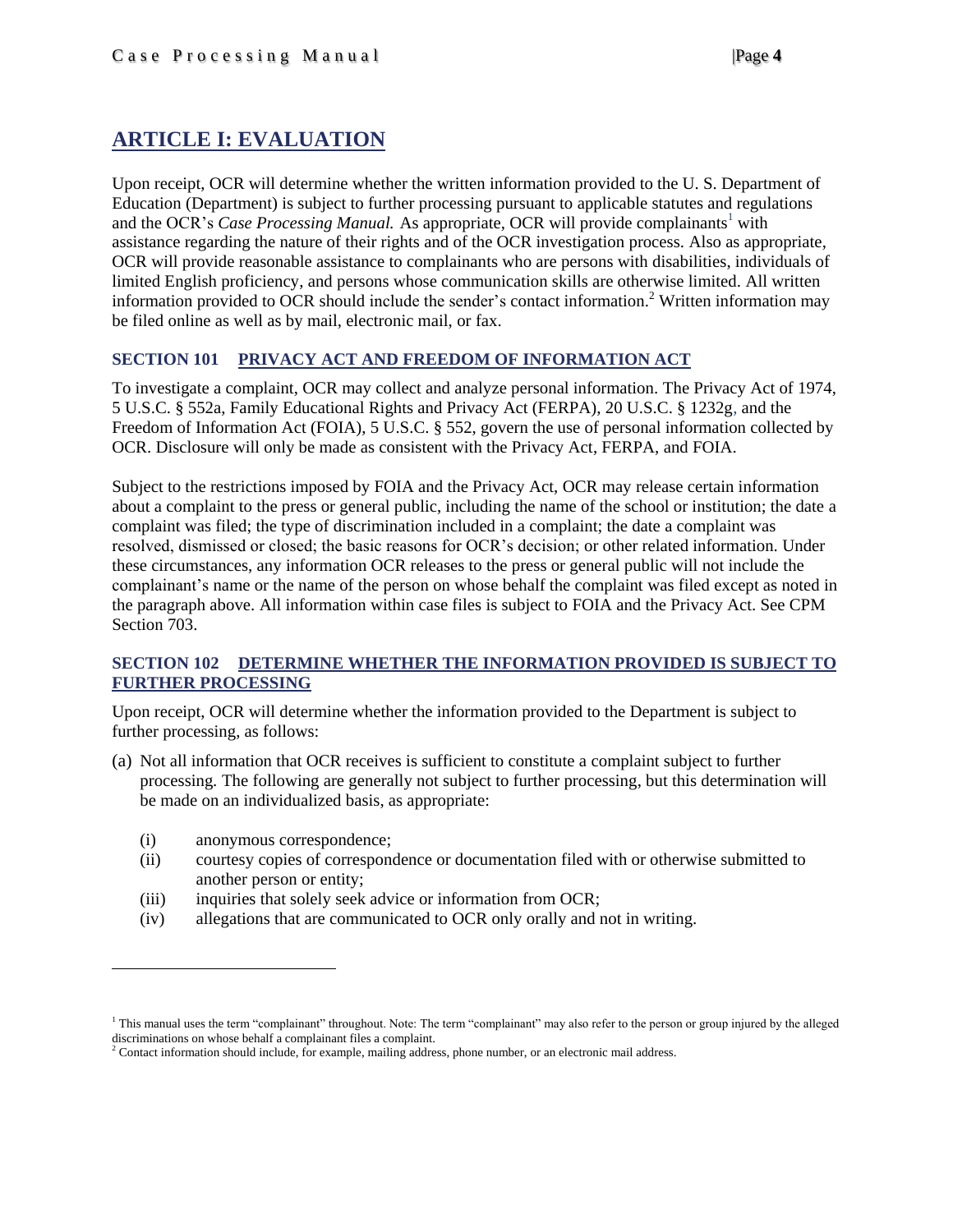(b) OCR must have jurisdiction over the subject matter of the allegation(s). An allegation(s) over which OCR lacks subject matter jurisdiction will not be processed further but will be dismissed pursuant to Section 108.

For OCR to establish subject matter jurisdiction, the written information must allege, or OCR must be able to infer from the facts given, an allegation of: (1) discrimination based on race, color, national origin, sex, disability or age, (2) discrimination in violation of the Boy Scouts of America Equal Access Act of 2001, or (3) retaliation for the purpose of interfering with any right or privilege secured by the civil rights laws and regulations enforced by OCR, or as a result of making a complaint, testifying, or participating in any manner in an OCR proceeding. See 34 C.F.R. §§ 100.7(e), 104.61, 106.71, 108.9, 110.34; and 28 C.F.R. § 35.134.

OCR has jurisdiction pursuant to the following statutory and regulatory authorities:

**Title VI of the Civil Rights Act of 1964**, 42 U.S.C. §§ 2000d et seq., 34 C.F.R. Part 100.

Under Title VI, OCR has jurisdiction to investigate complaints involving individuals covered by the law (e.g., applicants, students, parents) and certain employment complaints based on race, color, or national origin. With respect to employment, OCR has jurisdiction if: (1) the alleged discrimination could adversely affect program beneficiaries on the basis of race, color, or national origin, or (2) a primary objective of the federal financial assistance is to provide employment. See CPM subsection 701(b) for processing Title VI complaints with respect to proprietary vocational schools. For employment complaints, OCR follows procedures consistent with the employment coordinating regulations at 28 C.F.R. Part 42 and 29 C.F.R. Part 1691, see CPM subsection 701(c).

• **Title IX of the Education Amendments of 1972**, as amended, 20 U.S.C. §§ 1681 et seq., 34 C.F.R. Part 106.

Under Title IX, OCR has jurisdiction to investigate complaints involving individuals covered by the law (e.g., applicants, students, parents) and employment complaints based on sex that involve educational programs and activities. For employment complaints, OCR follows procedures consistent with the employment coordinating regulations at 28 C.F.R. Part 42 and 29 C.F.R. Part 1691. See CPM subsection 701(c).

 **Section 504 of the Rehabilitation Act of 1973**, as amended, 29 U.S.C. § 794, 34 C.F.R. Part 104.

Under Section 504, OCR has jurisdiction to investigate complaints involving individuals covered by the law (e.g., applicants, students, parents) and employment complaints based on disability. For employment complaints, OCR follows procedures consistent with the employment coordination regulations at 28 C.F.R. Part 37 and 29 C.F.R. Part 1640. See CPM subsection 701(e).

**Age Discrimination Act of 1975**, 42 U.S.C. §§ 6101 et seq., 34 C.F.R. Part 110.

Under the Age Discrimination Act, OCR has jurisdiction to investigate complaints involving individuals covered by the law (e.g., applicants, students, parents). For instructions regarding referral of complaints to the Federal Mediation and Conciliation Service (FMCS) before investigation, see CPM subsection 701(a). OCR does not have jurisdiction over employment under the Age Discrimination Act. See CPM su[bsection 701\(a\).](http://www2.ed.gov/print/about/offices/list/ocr/docs/ocrcpm.html#VI_1_a_1)

**Title II of the Americans** *w***ith Disabilities Act of 1990**, 42 U.S.C. §§ 12131 et seq., 28 C.F.R.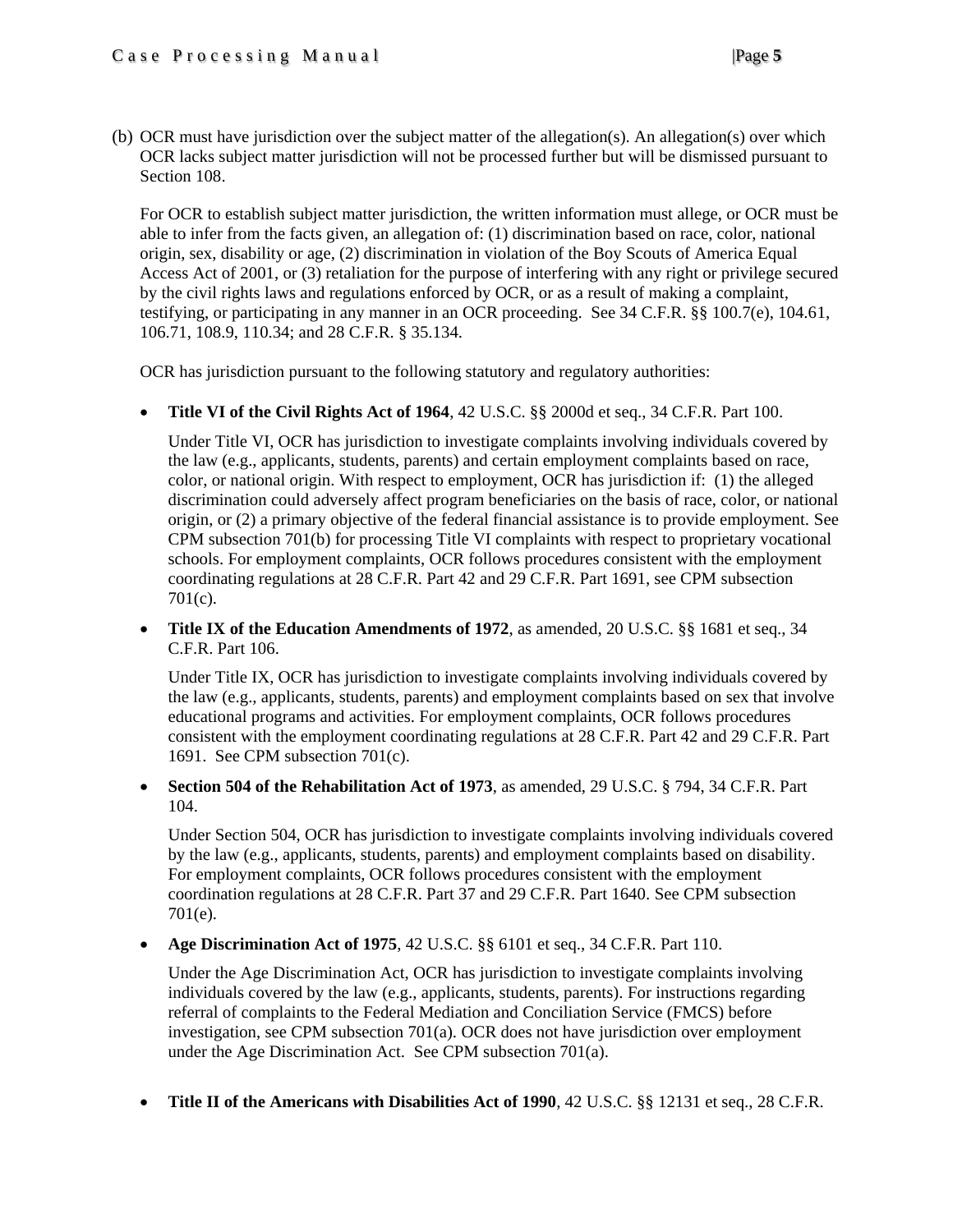Part 35.

Under Title II, OCR has jurisdiction to investigate complaints involving individuals covered by the law (e.g., applicants, students, parents) and employment complaints based on disability. For employment complaints, OCR follows procedures consistent with the employment coordination regulations at 28 C.F.R. Part 37 and 29 C.F.R. Part 1640, which address coordinating disability employment complaints with DOJ and EEOC. See CPM subsection 701(e).

**Boy Scouts of America Equal Access Act of 2001**, 20 U.S.C. § 7905, 34 C.F.R. Part 108.

Under the Boy Scouts Act, OCR has jurisdiction to investigate complaints involving the denial of equal access or a fair opportunity to meet to, or discrimination against, any group officially affiliated with the Boy Scouts of America or officially affiliated with any other youth group listed in Title 36 of the United States Code.

(c) OCR must have personal jurisdiction over the entity alleged to have discriminated. An allegation(s) about an entity over which OCR lacks personal jurisdiction will not be processed further but will be dismissed pursuant to Section 108.

Under Title VI, Title IX, Section 504, and the Age Discrimination Act, OCR has jurisdiction over institutions that receive federal financial assistance from the Department and institutions for which OCR has been delegated authority from other federal agencies. Under Title II, OCR has jurisdiction over public elementary and secondary education systems and institutions, public institutions of higher education and vocational education (other than schools of medicine, dentistry, nursing, and other health-related schools), and public libraries – regardless of whether these institutions receive federal financial assistance. Under the Boy Scouts Act, OCR has jurisdiction over public elementary schools, public secondary schools, local educational agencies and State educational agencies that receive funds made available through the Department.

Where appropriate, OCR will refer the written information to the appropriate agency. See CPM Section 701.

When OCR determines that the written information provided to the Department pursuant to CPM Section 102 (a), (b), or (c) is not subject to further processing, it will notify the sender in writing of its determination.

(d) Generally, statistical data alone are not sufficient to warrant opening an investigation, but can serve to support the opening of an investigation when presented in conjunction with other facts and circumstances.

### <span id="page-5-0"></span>**SECTION 103 ASSIGN A CASE NUMBER AND ESTABLISH A FILE**

Once OCR determines that written information it has received is appropriate for further processing pursuant to Section 102 (hereinafter referred to as a "complaint"), OCR will assign a case number and establish a file.

The following guidelines will be applied in determining how many case numbers should be assigned:

 When OCR receives written information at or around the same time by the same complainant that raises identical allegations against the same recipient, OCR will assign one case number to the complaints.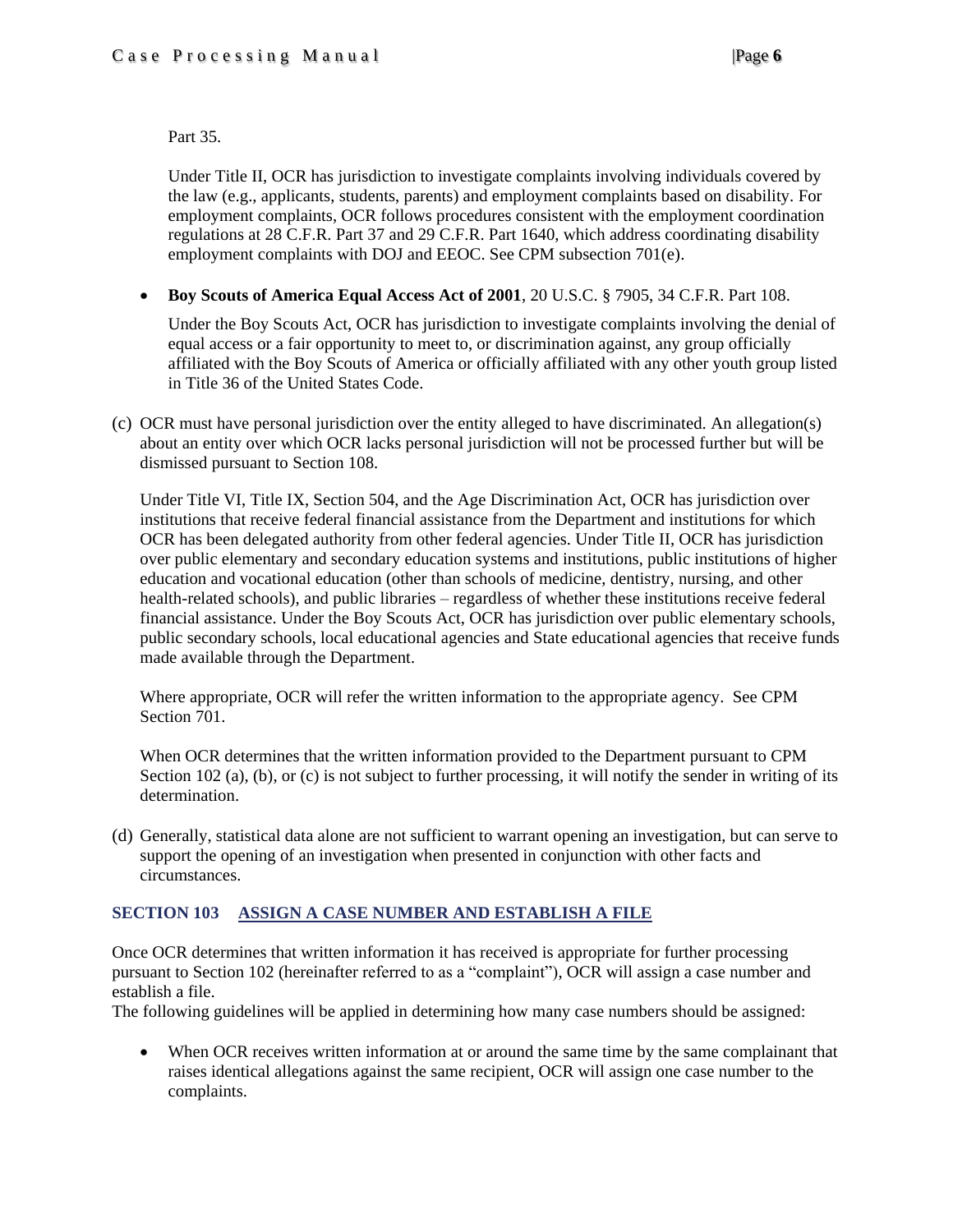- When OCR receives written information alleging discrimination against multiple recipients and OCR has determined that the written information is appropriate for further processing pursuant to CPM Section 102, OCR will assign a separate case number to each recipient<sup>3</sup> named. If, during the course of the investigation, OCR determines that other recipients are involved in the alleged acts of discrimination, OCR will assign a separate case number for each such recipient; the case opening date is the date on which OCR determines that other recipients are involved.
- Written information from more than one person against the same recipient that contains different or distinct allegations are assigned separate case numbers.
- Written information from one or more than one person that raises the same or a similar allegation based on the same operative facts against the same recipient may be assigned one case number when OCR makes this determination prior to the docketing. When OCR is currently investigating a case against the same recipient, written information that is filed subsequently and that raises substantially identical allegations will be assigned a separate case number(s) and reviewed to determine whether to consolidate with the existing investigation and dismiss the subsequent case under CPM Section 108.
- New allegations filed by the same person against the same recipient after OCR has begun to investigate the original complaint are reviewed on a case-by-case basis to determine whether the allegations should be added to the open complaint or assigned a separate case number and, if assigned a separate case number, whether to consolidate the investigation of the subsequent complaint with the investigation of the allegation(s) in the original case.

### <span id="page-6-0"></span>**SECTION 104 ACKNOWLEDGE THE COMPLAINT**

OCR will promptly acknowledge in writing receipt of the complaint and provide a Consent Form to the complainant. OCR will also inform the complainant that the complaint will be evaluated to determine whether OCR will proceed to investigate the allegations and that further communications about complaint processing will be forthcoming. A Consent Form, a Complaint Form, and *OCR Complaint Processing Procedures* are available online at: (https://www2.ed.gov/about/offices/list/ocr/docs/howto.html?src=rt).

### <span id="page-6-1"></span>**SECTION 105 OBTAIN A CONSENT FORM**

l

When disclosure of the identity of the complainant is necessary in order to resolve the complaint, OCR will require written consent before proceeding. The complainant will be informed that the complaint will be dismissed if written consent is necessary in order to resolve the complaint and is not received within 20 calendar days of the date that the Consent Form was provided with the acknowledgement letter or the date OCR requests the Consent Form from the complainant, whichever is earlier. The signed Consent Form may be submitted to OCR by mail, fax, electronic mail, or in person. If OCR does not receive a signed

<sup>&</sup>lt;sup>3</sup> This manual uses the term "recipient" throughout. With respect to Title VI, Title IX, Section 504 and the Age Discrimination Act, a recipient is an entity that receives federal financial assistance. With respect to the Boy Scouts of America Equal Access Act, a recipient is a public elementary or secondary school or local or State educational agency that receives funds made available through the Department and with respect to Title II, the term is intended to include public entities whether or not they receive federal financial assistance. Specifically, the Department of Justice has identified the Department of Education as the designated agency to carry out Title II compliance activities regarding public elementary and secondary education systems and institutions, public institutions of higher education and vocational education (other than schools of medicine, dentistry, nursing, and other health-related schools) and public libraries.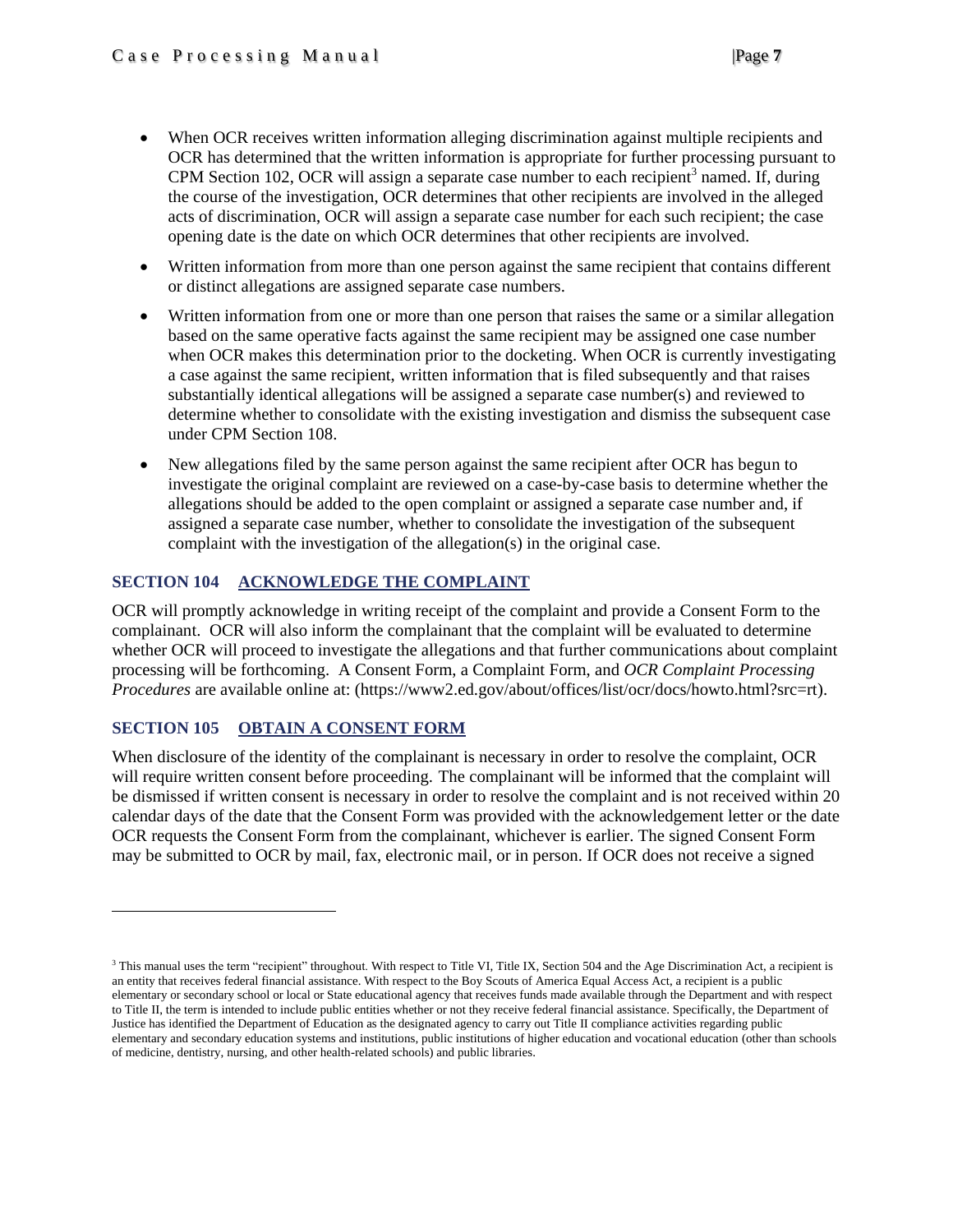$\overline{\phantom{a}}$ 

written Consent Form, and it is necessary in order to resolve the complaint, the complaint will be dismissed and the complainant so informed in writing.

A complainant filing on behalf of or pertaining to another person(s) is responsible for securing any necessary written consent from that individual, including when a parent files for a student over the age of 18 or one who becomes 18 while the complaint is under investigation or in monitoring. Where the person is a minor (under the age of 18) or a legally incompetent adult, the Consent Form must be signed by that person's parent or legal guardian. Parental or legal guardian consent may not be required for persons under the age of 18 if they are emancipated under state law and are therefore considered to have obtained majority. Proof of emancipation, incompetence, and/or legal guardianship must be provided if requested by OCR.

### <span id="page-7-0"></span>**SECTION 106 DETERMINE WHETHER THE ALLEGATIONS ARE TIMELY**

OCR will take action only with respect to those allegations (except allegations of age discrimination and, in special circumstances, allegations relating to breach of Facilitated Resolution Between the Parties agreements) that have been filed within 180 calendar days of the date of the alleged discrimination, unless the complainant is granted a waiver under CPM Section 107. With respect to allegations of age discrimination, OCR will take action with respect to those complaint allegations that have been filed within 180 days of the date the complainant first had knowledge of the alleged discrimination. OCR may extend this time limit for age discrimination complaints for good cause shown. See CPM subsection 701(a). With respect to the timeliness requirements for allegations relating to the breach of Facilitated Resolution Between the Parties agreements, see CPM Section 205.

The filing date of a complaint for the purpose of determining timeliness is the following:

- The filing date of complaints submitted online or by electronic mail or fax is the date the complaint was sent to OCR.
- The filing date of complaints submitted by mail is the date the complaint is postmarked.
- For Title II complaints referred from DOJ, the filing date is the date the complaint was received by DOJ.

Timely allegations may include those where the complainant alleges a continuing violation and/or a pattern or practice of discrimination.

### <span id="page-7-1"></span>**SECTION 107 DETERMINE WHETHER A WAIVER SHOULD BE GRANTED**

If a complaint allegation<sup>4</sup> is not filed in a timely manner (see CPM Section 106), where appropriate, OCR will notify the complainant of the opportunity to request a waiver.<sup>5</sup> OCR may grant a waiver of the 180day filing requirement for reasons such as:

(a) The complainant could not reasonably be expected to know the act was discriminatory within the 180-day period, and the complaint allegation was filed within 60 days after the complainant could

<sup>4</sup> Although the manual refers to "complaints" and "complaint allegations," OCR makes a determination as to each allegation in a complaint. For example, in a single complaint, OCR may decide that it is appropriate to proceed to complaint investigation on one or more allegations while dismissing another allegation or other allegations. The complainant will be informed of OCR's decision with respect to each allegation. <sup>5</sup> OCR's complaint form notifies the complainant of the opportunity to request a waiver of OCR's timeliness requirement.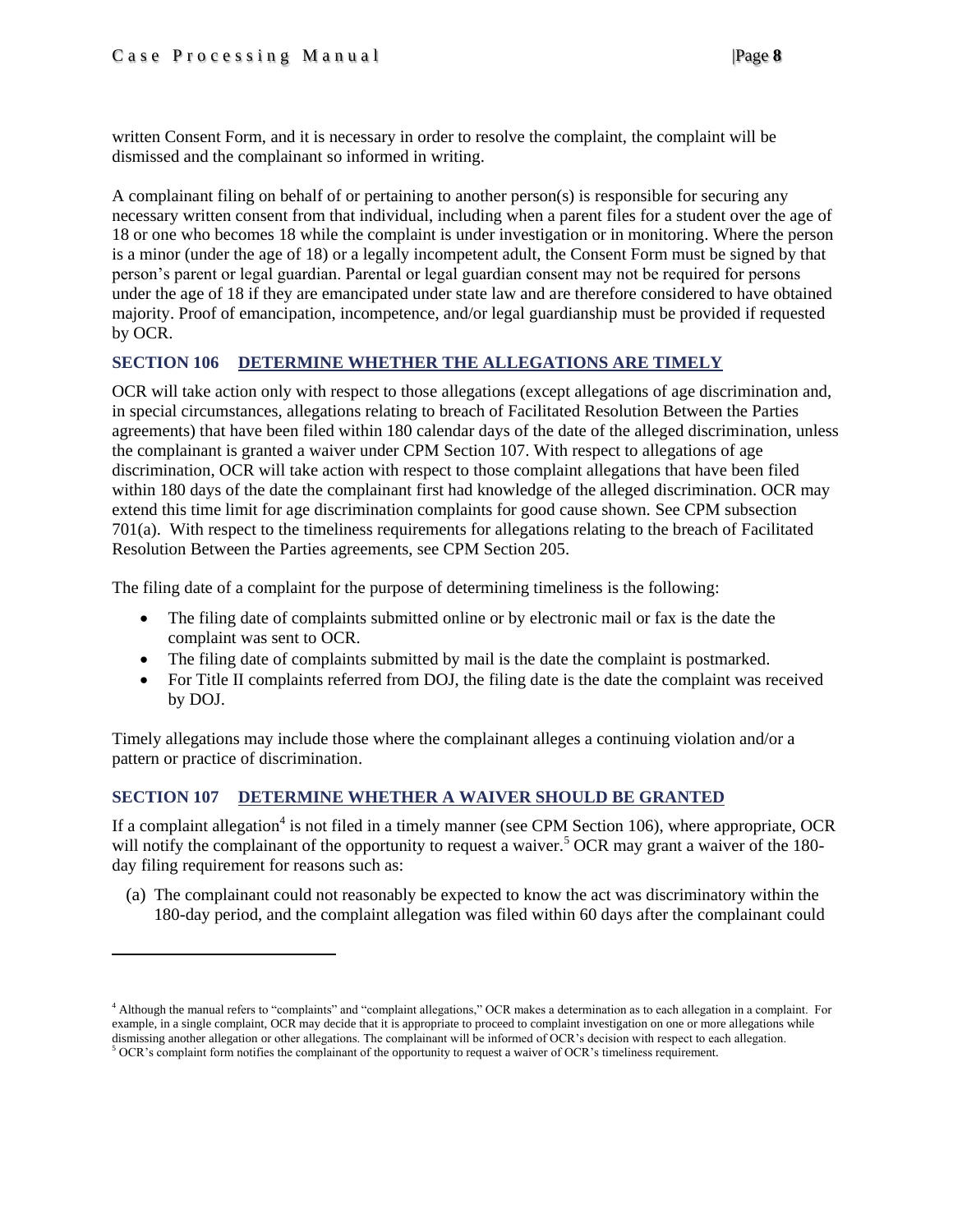reasonably have become aware of the alleged discrimination (note that lack of previous awareness of OCR or the civil rights laws and regulations enforced by OCR is not a basis for a waiver).

- (b) The complainant was unable to file a complaint because of incapacitating illness or other incapacitating circumstances during the 180-day period, and the complaint allegation was filed within 60 days after the period of incapacitation ended.
- (c) The complainant filed a complaint alleging the same or similar allegation based on the same operative facts within the 180-day period with another federal, state, or local civil rights enforcement agency, or federal or state court, and filed a complaint with OCR within 60 days after the other agency had completed its investigation or, in the case of a court, there had been no decision on the merits or settlement of the complaint allegations. Dismissal with prejudice is considered a decision on the merits.
- (d) The complainant filed, within the 180-day period, an internal grievance with the recipient of federal financial assistance, or a due process hearing, alleging the same discriminatory conduct that is the subject of the OCR complaint, and the complaint is filed no later than 60 days after the internal grievance is concluded.
- (e) Unique circumstances generated by OCR's action have adversely affected the complainant.

### <span id="page-8-0"></span>**SECTION 108 DISMISSAL OF ALLEGATIONS**

 $\overline{\phantom{a}}$ 

Allegations can be dismissed during the evaluation stage of case processing or after the allegations have been opened for investigation.

As appropriate, in the evaluation stage, OCR will assist the complainant in understanding the information that OCR requires in order to proceed to the investigation of the complainant's allegation(s). This will include explaining OCR's investigation process and the rights of the complainant under the statutes and regulations enforced by OCR. OCR may also specifically identify the information necessary for OCR to proceed to investigation. OCR staff will provide reasonable assistance to complainants who are persons with disabilities, individuals of limited English proficiency, or persons whose communication skills are otherwise limited.

When an allegation(s) is dismissed during the evaluation stage, OCR will issue a letter to the complainant explaining the reason for the decision.<sup>6</sup> When a complaint allegation is dismissed after the complaint allegation has been opened for investigation, OCR will issue a letter to the complainant and the recipient explaining the reason for the decision. Complainants may elect to refile complaints that were dismissed pursuant to Sections  $108(a)$ , (b), (c), (e), (p), and (q) if they have addressed the deficiencies stated by OCR in the dismissal.

Where the Regional Office has approved issuance of a final determination under CPM Section 303 with regard to any allegation(s), OCR will not dismiss the allegation(s), but will proceed in accordance with CPM Section 303.

<sup>&</sup>lt;sup>6</sup> In circumstances where the complaint has been referred to the Federal Mediation and Conciliation Service, OCR will also notify the recipient of the dismissal.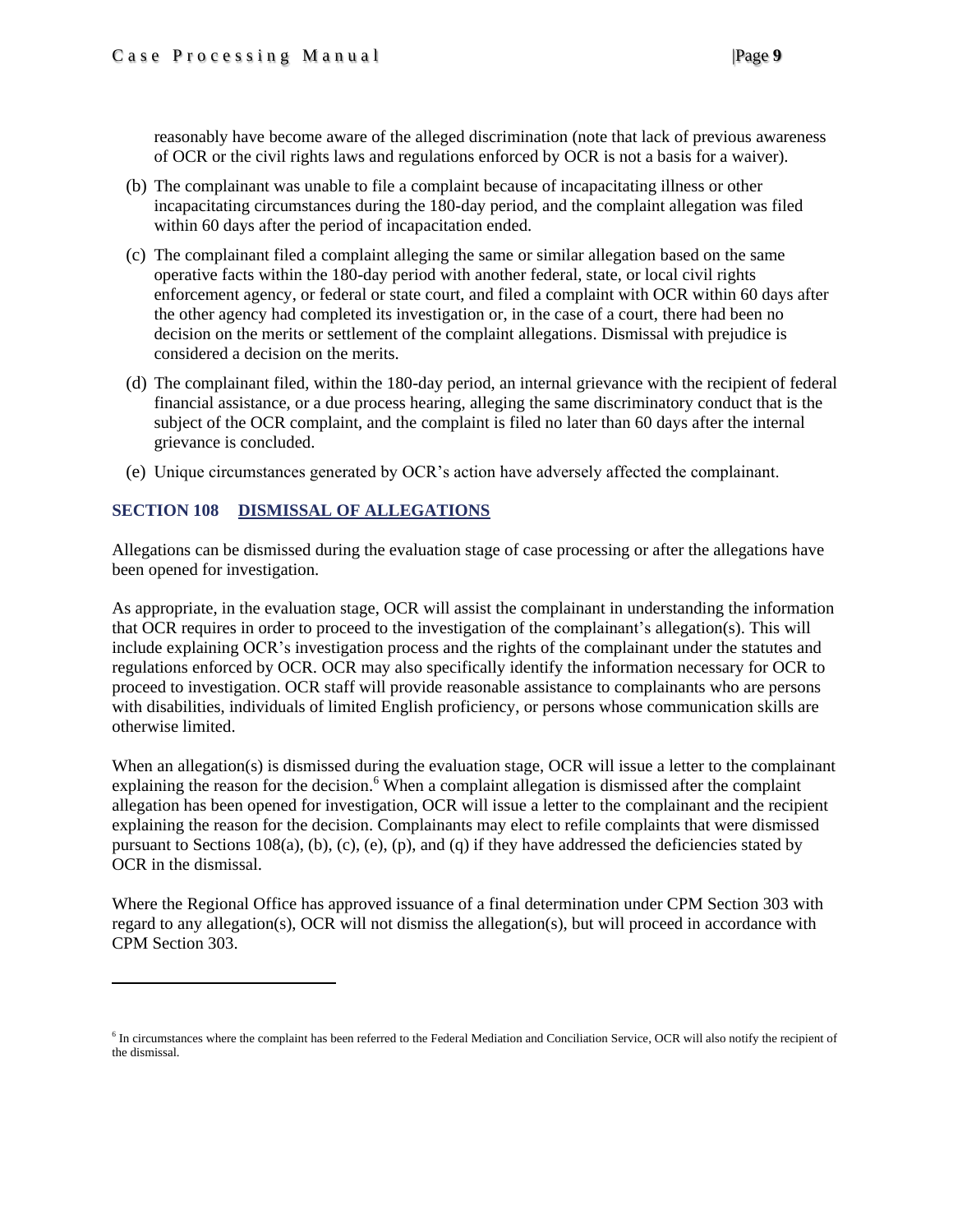$\overline{a}$ 

OCR will dismiss an allegation, or, if appropriate, the complaint<sup>7</sup> in its entirety, when:

- (a) The allegation, on its face or as clarified, fails to state a violation of one of the laws and regulations OCR enforces.
- (b) The allegation, on its face or as clarified, lacks sufficient factual detail (e.g., who, what, where, when, how), or is so speculative, conclusory $\delta$  or incoherent that OCR cannot infer that discrimination or retaliation may have occurred or may be occurring.

Before dismissing an allegation(s) under CPM subsection 108 (b), OCR will contact the complainant either by telephone or in writing (by letter or electronic mail) to (i) explain the information necessary for OCR to open an investigation of the allegation(s), (ii) request that the information be received within 14 calendar days of the date of the telephone contact, letter, or electronic mail, and (iii) advise the complainant that the allegation(s) will be dismissed if the information is not received by that date. OCR will dismiss the allegation(s) if the requested information is not received within 14 calendar days of the date of the telephonic or written request, unless the complainant has requested additional time to provide the information.

(c) Based on all of the facts/information provided by the complainant, OCR cannot reasonably conclude that the recipient has violated a law(s) OCR enforces.

(d) The allegation is not timely filed with OCR pursuant to CPM Section 106 and a waiver was not requested or was requested but not granted pursuant to CPM Section 107.

(e) OCR determines that a signed Consent Form is required to proceed with an investigation, and the Consent Form has not been provided.

(f) OCR determines that it lacks jurisdiction over the entity alleged to have discriminated. When appropriate, OCR will refer the complaint to the appropriate agency. See CPM Section 701.

(g) OCR transfers or refers the complaint to another agency for investigation. See CPM Section 701.

(h) The same or a similar allegation based on the same operative facts has been filed either by the complainant or someone other than the complainant against the same recipient with another federal, state, or local civil rights enforcement agency<sup>9</sup> or through a recipient's internal grievance procedures, including due process proceedings, and

i. *The same or similar allegation(s) filed with OCR involve the same operative facts currently pending before another federal, state, or local civil rights enforcement agency or through a recipient's internal grievance procedures, including due process proceedings,* and OCR

 $^{7}$ The provisions of section 108 do not apply to compliance reviews and directed investigations initiated by OCR pursuant to Article IV.

<sup>&</sup>lt;sup>8</sup> This provision applies where the complaint allegation (including any additional information provided by the complainant) does not provide sufficient information to raise the allegation above the level of speculation. The complaint must provide more than bare conclusions of alleged violations of the laws and regulations enforced by OCR.

<sup>&</sup>lt;sup>9</sup> Also includes agencies (such as, for example, state educational agencies) that have jurisdiction to investigate such complaints.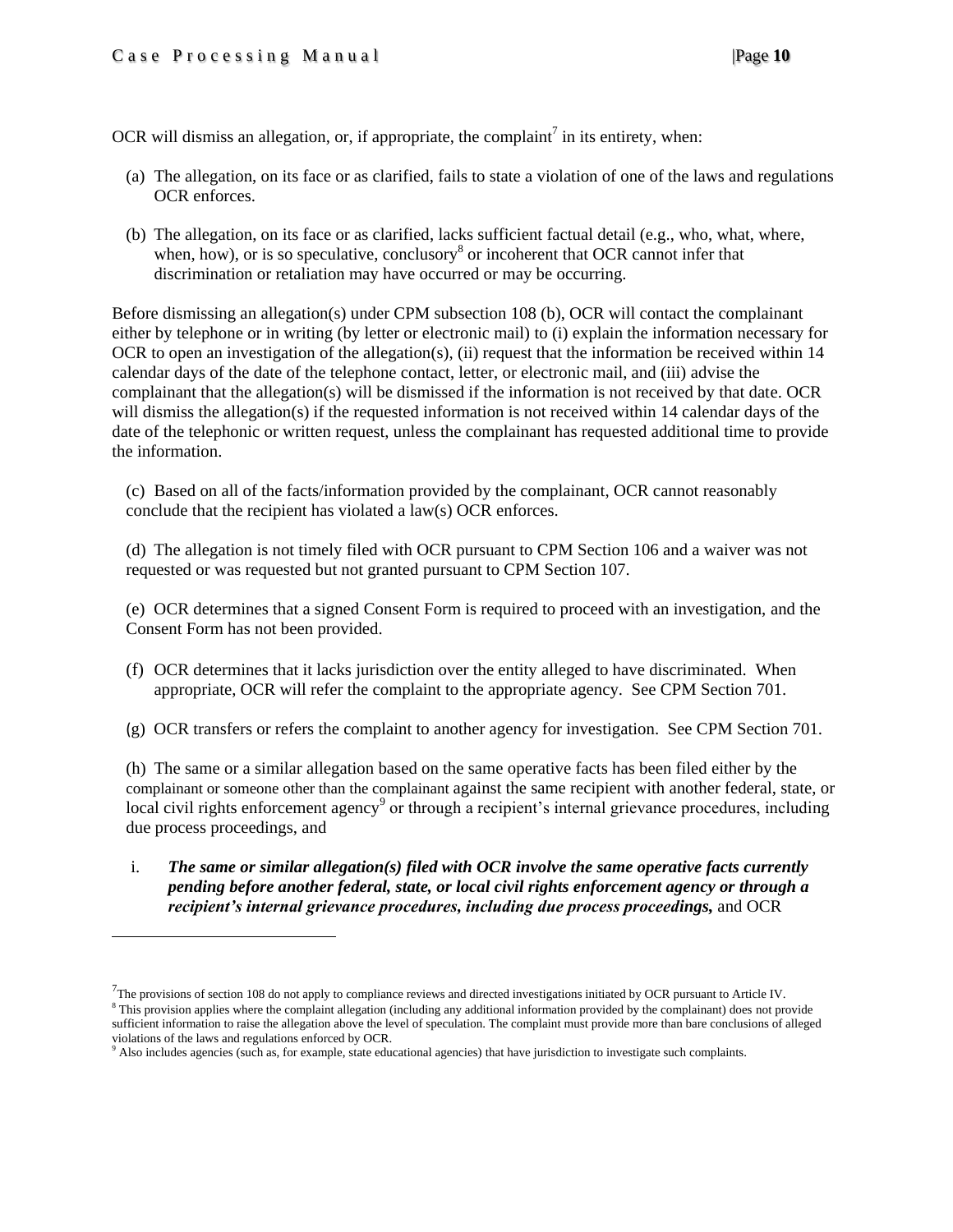anticipates that all allegations will be investigated and that there will be a comparable resolution process pursuant to legal standards that are acceptable to OCR. OCR will advise the complainant that she or he may re-file within 60 days of the completion of the other entity's action. Generally, OCR will not conduct its own investigation; instead, OCR reviews the results of the other entity's determination and decides whether the other entity provided a comparable resolution process pursuant to legal standards that are acceptable to OCR.

ii. *The same or similar allegation(s) filed with OCR involve the same operative facts that has been resolved by another federal, state, or local civil rights enforcement agency or through a recipient's internal grievance procedures, including due process proceedings,* and all allegations were investigated and there was a comparable resolution process pursuant to legal standards that are acceptable to OCR.

(i) The same or a similar allegation based on the same operative facts has been filed either by the complainant or someone other than the complainant against the same recipient with state or federal court. An OCR complaint may be re-filed within 60 days following termination of the court proceeding if there has been no decision on the merits or settlement of the complaint allegations. Dismissal with prejudice is considered a decision on the merits.

(j) OCR obtains credible information indicating that the allegations raised by the complainant are currently resolved and are therefore no longer appropriate for investigation.

(k) A class action with the same or a similar allegation(s) with the same operative facts has been filed against the same recipient with state or federal court. An OCR complaint may be re-filed within 60 days following termination of the court proceeding if there has been no decision on the merits or settlement of the state or federal complaint.

(l) The complaint filed by the complainant or someone other than the complainant against the same recipient raises the same or similar allegation(s) based on the same operative facts that was previously dismissed or closed by OCR.

(m) OCR has recently investigated or is currently investigating the same or similar allegation(s) based on the same operative facts involving the same recipient in a compliance review, directed investigation, or an OCR complaint.

(n) The complainant withdraws the complaint.

(o) The death of the complainant makes it impossible to investigate the allegations fully, or forecloses the possibility of individual relief.

(p) OCR determines that its ability to complete an investigation is substantially impaired by the complainant's refusal to provide information that is reasonably accessible to the complainant and is necessary for investigation of the complaint. OCR will include documentation in the case file of its efforts to contact the complainant by phone, in writing, or via electronic mail to request the necessary information and of the complainant's refusal to provide information.

(q) OCR determines that its ability to complete an investigation is substantially impaired by its inability to contact the complainant in order to obtain information that is necessary for investigation of the complaint. OCR will include documentation in the case file of its unsuccessful efforts to contact the complainant by phone, in writing, or via electronic mail to request the necessary information.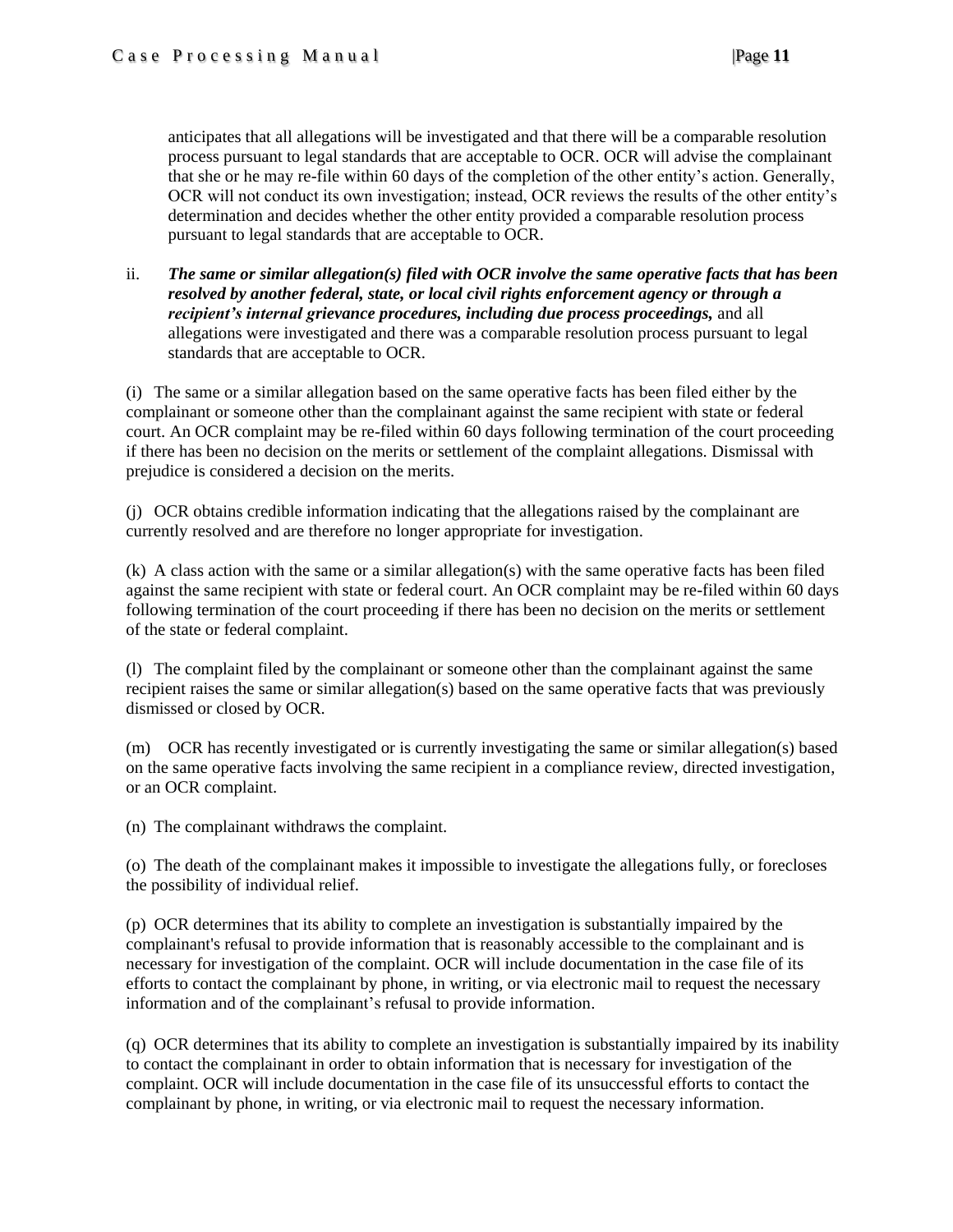(r) OCR determines that the complaint is moot or unripe.

### <span id="page-11-0"></span>**SECTION 109 FIRST AMENDMENT PRINCIPLES**

Although OCR does not have jurisdiction to enforce the First Amendment to the U.S. Constitution, as a threshold issue and throughout the processing of the complaint, OCR interprets its statutes and regulations consistent with the requirements of the First Amendment, and all actions taken by OCR must comport with First Amendment principles. OCR will not interpret any statute or regulation to impinge upon rights protected under the First Amendment or to require recipients to encroach upon the exercise of such rights.

### <span id="page-11-1"></span>**SECTION 110 RAPID RESOLUTION PROCESS**

The Rapid Resolution Process (RRP) is an expedited case processing approach that can be used to resolve cases in any of OCR's statutory areas either during the evaluation stage or after issuance of the letter of notification. The outcomes in all RRP cases must meet OCR's standards for legal sufficiency and be consistent with applicable statutory and regulatory authority. Any resolution agreement reached through RRP must be aligned with the allegations in the complaint deemed appropriate for resolution pursuant to RRP. See CPM Article III.

Once OCR has received any necessary signed Consent Form from the complainant (see CPM Section 105) and has determined that the complaint is appropriate for RRP, OCR will promptly attempt to resolve the complaint and obtain information necessary to make a compliance determination. OCR will contact the recipient to determine if the recipient is interested in immediately resolving or has taken action to resolve the complaint allegation(s). Where such interest is expressed, RRP may be used to resolve complaints under the following circumstances:

- (a) Where a recipient has already taken action that will resolve the complaint, the complaint may be resolved without an agreement where compliance is verified and does not require monitoring by OCR. Under this circumstance, OCR will issue a dismissal letter pursuant to CPM Section 108(j).
- (b) Where a recipient has indicated that it is willing to take action in the future to resolve the complaint, or the recipient has already taken action that requires monitoring, the complaint may be resolved by obtaining a resolution agreement, the implementation of which OCR will monitor. See CPM Section 304. Under this circumstance, OCR will issue a resolution letter pursuant to CPM Section 302(c).
- (c) Where OCR obtains sufficient information from the recipient to make a compliance determination pursuant to CPM Section 303, OCR will issue a letter of finding pursuant to CPM subsection 303(a) or OCR will issue a letter of finding and obtain a resolution agreement pursuant to CPM subsection 303(b), the implementation of which OCR will monitor.

For cases in RRP, the Regional Office must ensure expeditious completion in accordance with statute, regulations, and case processing procedures.

### <span id="page-11-2"></span>**SECTION 111 OPENING THE COMPLAINT ALLEGATION(S) FOR INVESTIGATION**

When OCR opens a complaint for investigation, it will issue letters of notification to the complainant and the recipient that contain the following information: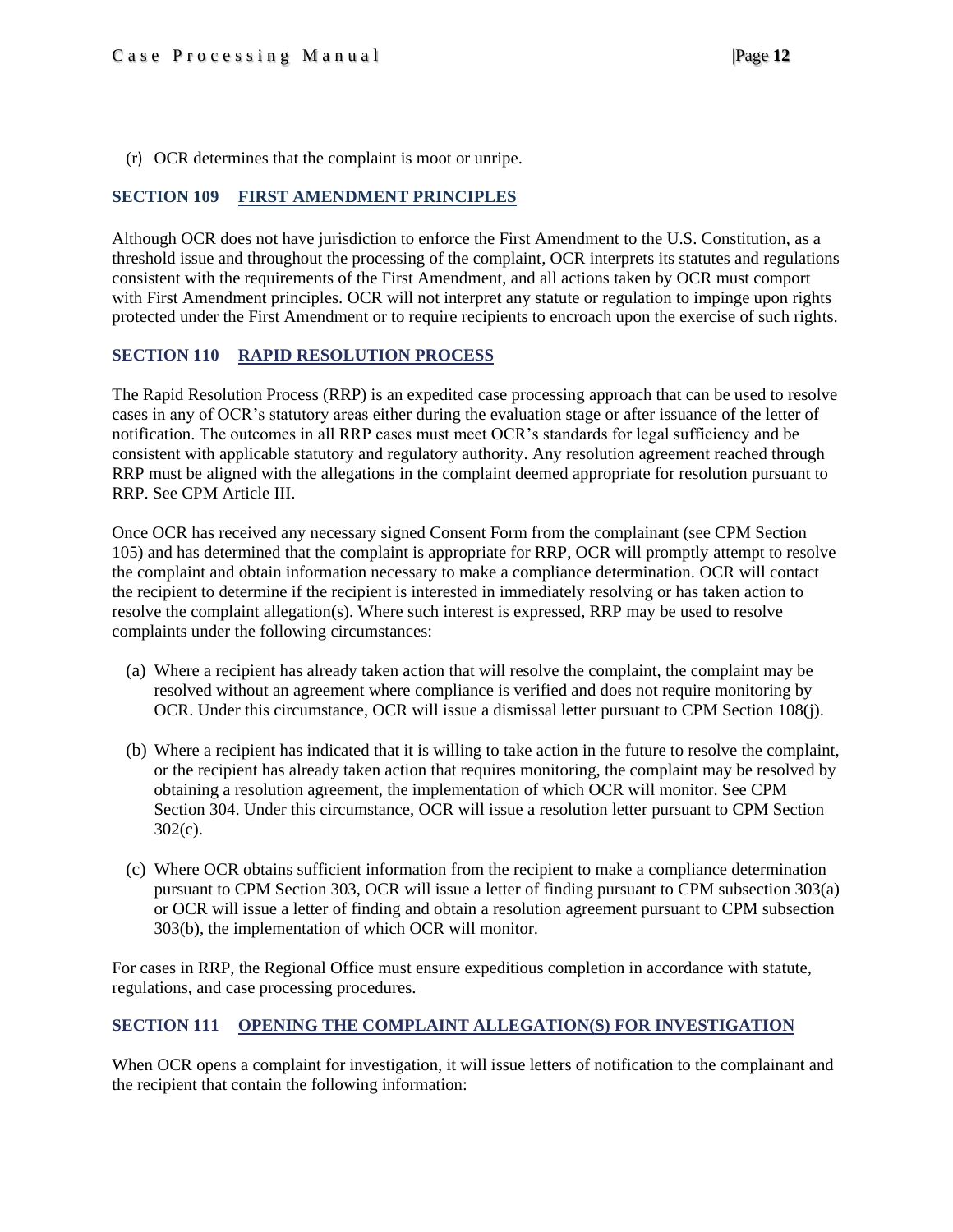- OCR's jurisdiction with applicable statutory and regulatory citations.
- The allegations to be investigated.
- A statement that OCR is a neutral fact-finder and citing the CPM.
- Information about OCR's Facilitated Resolution Between the Parties process.
- A statement that the complainant may have a right to file a private suit in federal court whether or not OCR finds a violation.
- Contact information for the OCR staff person who will serve as the complainant's and the recipient's primary contact during the investigation and resolution of the complaint.

A copy of *OCR Case Processing Procedures* will be included with the letter to the recipient. A copy of the complaint will be provided to the recipient.

### <span id="page-12-0"></span>**ARTICLE II: FACILITATED RESOLUTION BETWEEN THE PARTIES PROCESS**

### <span id="page-12-1"></span>**SECTION 201 ROLES**

The Facilitated Resolution Between the Parties (FRBP) process facilitates the resolution of complaints by providing an opportunity for the parties involved to voluntarily resolve the complaint allegations. When OCR determines that a complaint is appropriate for FRBP, it shall contact the parties to offer this resolution option.

### (a) **OCR's Role**

- To serve as an impartial, confidential facilitator between the parties.
- To inform the parties of FRBP procedures, establish a constructive tone, and encourage the parties to work expeditiously and in good faith toward a mutually acceptable resolution.
- To review the allegations with the parties and assist both parties in understanding the pertinent legal standards and possible remedies.
- To facilitate a discussion between the parties regarding possible actions that the parties may consider in working toward a resolution.
- To offer assistance, as appropriate, with regard to reducing any resolution to writing. When an agreement is reached, the parties are informed that OCR will issue a closure letter reflecting the resolution of the complaint by agreement of the parties.

### (b) **Role of the Participants**

- To participate in the discussions in good faith.
- To consider offers or suggestions with an open mind and to work constructively toward a mutually acceptable resolution.
- To implement any agreement in good faith.

<span id="page-12-2"></span>OCR does not sign, approve, endorse or monitor any agreement reached between the parties.

### **SECTION 202 INITIATION AND TERMINATION OF THE FRBP PROCESS**

If OCR determines that FRBP is appropriate and the complainant and the recipient are willing to proceed with this resolution option, OCR will designate staff to facilitate an agreement between the recipient and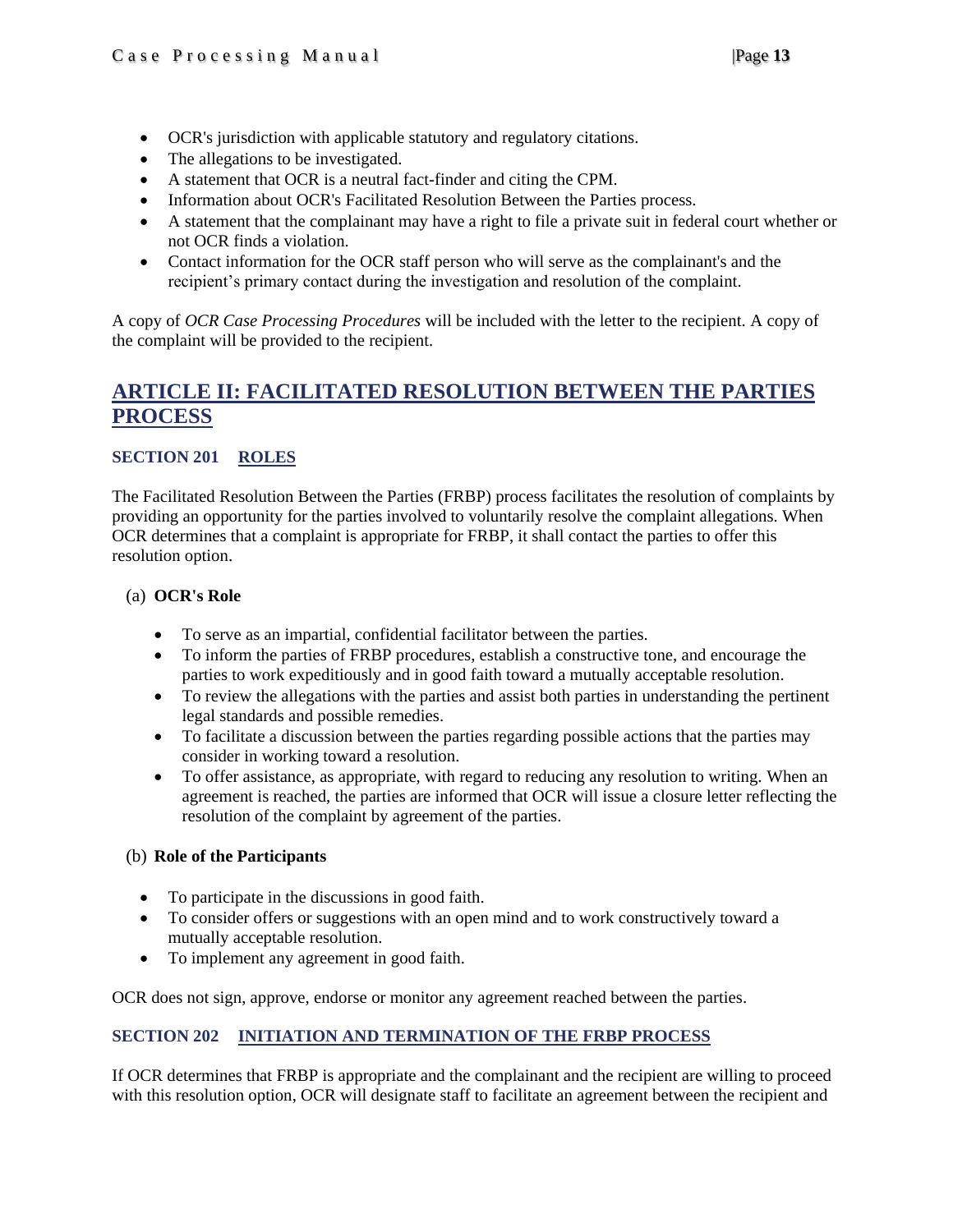complainant. Staff assigned to conduct FRBP of a complaint shall not be staff assigned to the investigation of that complaint.

An Agreement to Participate in FRBP must be reviewed and signed, verbally agreed to, or agreed to by electronic mail by the complainant and recipient. In circumstances where verbal agreement is obtained, the FRBP facilitator shall send a letter or electronic mail to the parties confirming the Agreement.

If a case has been opened for investigation, OCR has the discretion to suspend its investigation for up to 30 calendar days to facilitate an agreement between the parties. If an agreement has not been reached, OCR will resume its investigation if it had been suspended.

### <span id="page-13-0"></span>**SECTION 203 CONFIDENTIALITY OF THE FRBP PROCESS**

A Confidentiality Agreement must be reviewed and signed, verbally agreed to, or agreed to by electronic mail by the FRBP facilitator and the parties to the FRBP (the complainant or complainant's representative and the recipient or recipient's representative). In circumstances where verbal agreement is obtained, the FRBP facilitator shall send a letter or electronic mail to the parties confirming this Agreement.

In order to maintain confidentiality of the FRBP process, any notes taken during FRBP by the facilitator and/or any records or other documents offered by either party to the facilitator during FRBP will be kept in a separate file and will not be shared with the staff member(s) assigned to investigate the complaint.

### <span id="page-13-1"></span>**SECTION 204 SUCCESSFUL CONCLUSION OF THE FRBP PROCESS**

At the conclusion of FRBP, OCR will obtain a copy of a statement that the allegation(s) has been resolved, signed by the complainant, or a copy of any agreement that has been signed by the parties. Once resolution of any allegation has been obtained, OCR will notify the parties in writing that the allegation(s) has been resolved; other outstanding allegations, if any, are to be resolved through the investigation and resolution process. See CPM Article III. A copy of the agreement between the parties or the signed statement from the complainant that the allegation(s) has been resolved will be attached to the closure letter.

### <span id="page-13-2"></span>**SECTION 205 BREACH OF FRBP AGREEMENTS**

OCR will not monitor or enforce the agreement, but will inform the parties that if a breach occurs, the complainant has the right to file another complaint. If a new complaint is filed, OCR will not address the alleged breach of the agreement. Instead, OCR will determine whether to investigate the original allegation. When making this determination, OCR will consider whether the alleged breach is material, its relation to any alleged discrimination and any other factors as appropriate. To be considered timely, the new complaint must be filed either within 180 calendar days of the date of the alleged discrimination or within 60 calendar days of the date the complainant obtains information that a breach occurred, whichever date is later.

### <span id="page-13-3"></span>**SECTION 206 INVESTIGATIVE DETERMINATION WHEN FRBP IS NOT ACHIEVED**

OCR will monitor the process of FRBP to ensure adequate time for completion of the investigation in the event that FRBP is unsuccessful. Where FRBP is unsuccessful, investigation must proceed to ensure completion in accordance with applicable law and case processing procedures.

### <span id="page-13-4"></span>**ARTICLE III: CASE PLANNING, INVESTIGATION AND RESOLUTION**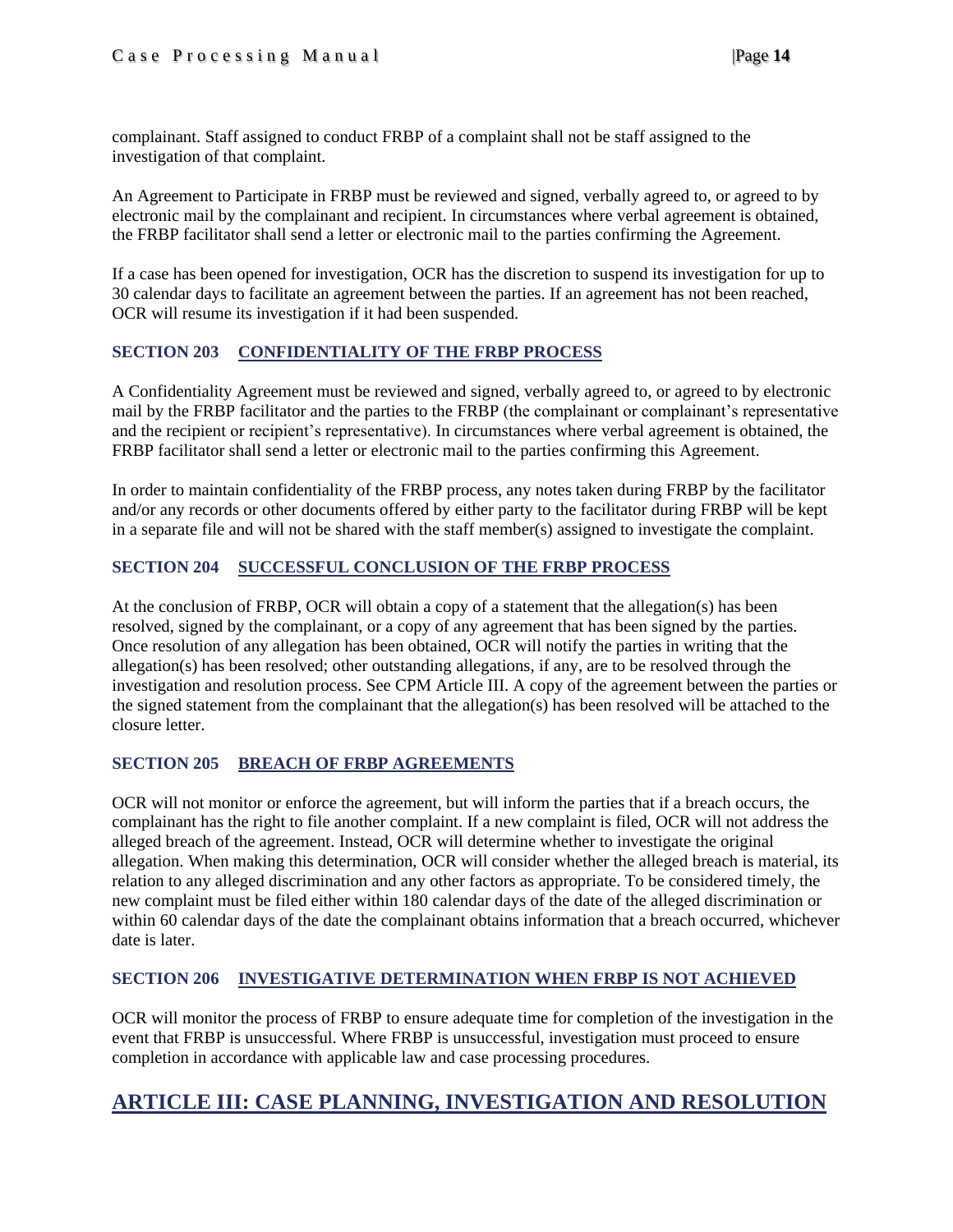OCR will ensure that the actions its takes in investigations are legally sufficient, supported by evidence, and dispositive of the allegations. OCR can resolve allegations at any point during the course of the investigation if appropriate. OCR resolution agreements will be drafted to ensure compliance with the civil rights laws and regulations enforced by OCR.

When during the course of the investigation of a complaint, OCR identifies compliance concerns and/or violations involving issues that were not raised in the complaint, OCR may address any compliance concerns and/or identified violations in the resolution letter or letter of findings and the resolution agreement or, depending on the nature of the compliance concerns, provide technical assistance or consider the compliance concerns for a possible compliance review or directed investigation. See CPM Sections 401 and 402.

### <span id="page-14-0"></span>**SECTION 301 CASE PLANNING**

Case planning will begin as early as possible, will be thorough, and will be conducted throughout the life of every case to ensure high quality decisions, prompt investigations and efficient use of OCR resources. Planning decisions will reflect sound legal standards and will be adjusted as necessary to take into account information obtained during case processing. See CPM Section 702. The scope of OCR's investigation and resolution activities is governed by the applicable statute(s) and regulations.

Regional Office management and investigative staff are accountable for effective planning and will participate in critical planning decisions commensurate with the nature and complexity of the case, to ensure consistent high quality casework.

The following essential elements of case planning will be addressed in every OCR file (unless inapplicable):

- Allegation(s).
- OCR's Jurisdiction over the subject matter and entity.
- Legal standards, regulatory authority and elements of proof.
- Ensuring OCR's actions comport with First Amendment principles.
- Scope of the investigation.
- Investigative methods (i.e., what data and/or information are necessary to resolve the case and the means and methods OCR will employ to obtain the relevant data and/or information).
- Resolution strategy.

The case file will contain documentation that supports the decisions made. Planning documentation should be organized so that it can be readily located in the case file. Case planning should be documented in the Case Planning Document.

These planning activities will ensure accountability for high quality and consistency and will address:

- required actions to investigate compliance;
- dates for completion of specific actions;
- description of evidence required; and
- all settlement activities.

### <span id="page-14-1"></span>**SECTION 302 RESOLUTION AGREEMENT REACHED DURING AN INVESTIGATION**

Allegations under investigation may be resolved at any time when, prior to the point when the Regional Office issues a final determination under CPM Section 303, the recipient expresses an interest in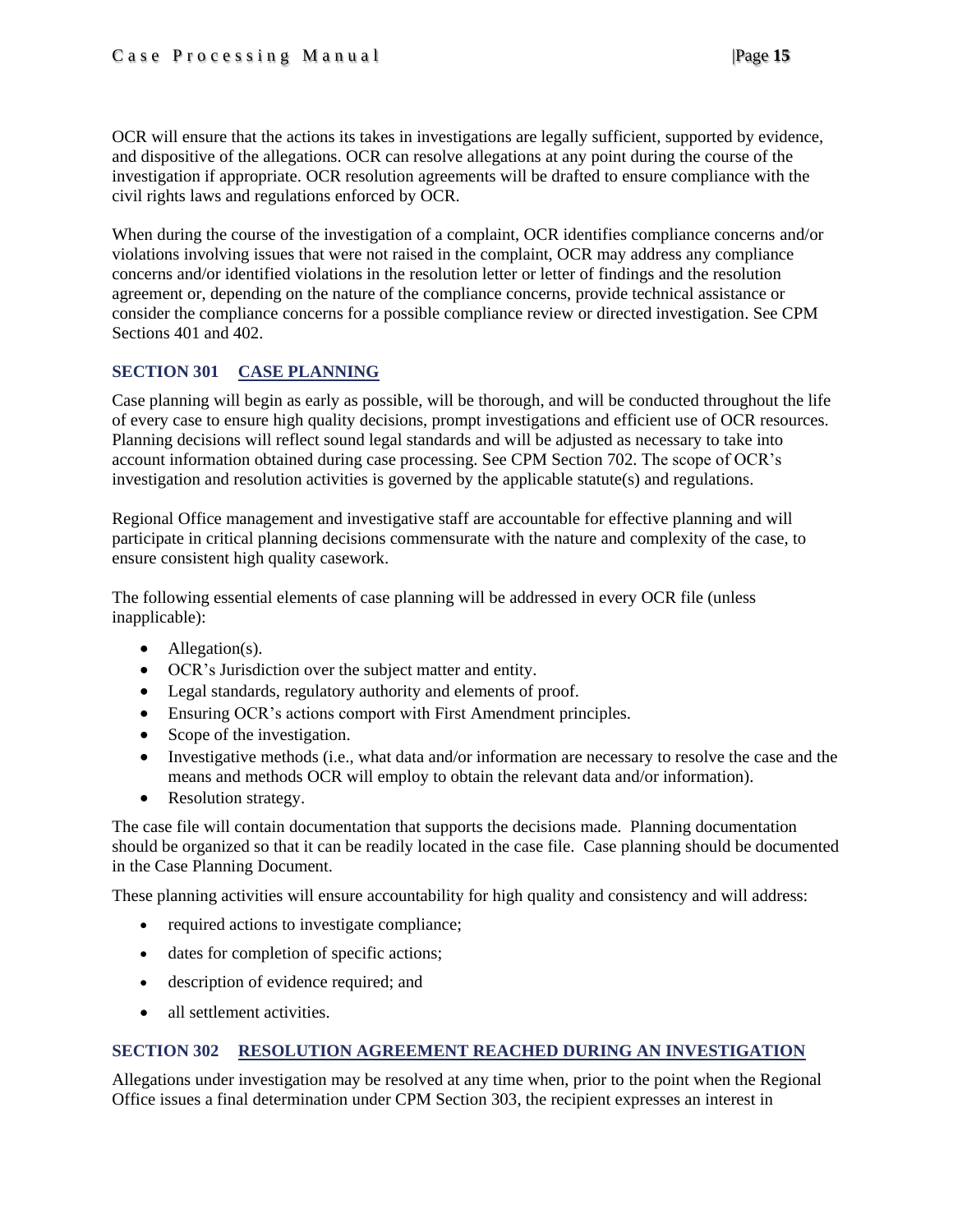resolving the allegations *and* OCR determines that it is appropriate to resolve them because OCR's investigation has identified issues that can be addressed through a resolution agreement. The provisions of the resolution agreement must be tied to the allegations and the evidence obtained during the investigation, and will be consistent with applicable regulations.

OCR will inform the recipient that this resolution process is voluntary before proceeding to resolution under this section. When OCR determines that it is appropriate to resolve the allegations(s) pursuant to CPM Section 302, OCR will notify the complainant of the recipient's interest in resolution.

### (a) **Statement of the Case**

For cases with allegations proposed for resolution under CPM Section 302, OCR will prepare a Statement of the Case. The Statement of the Case sets forth:

- A statement of OCR's jurisdictional authority, including recipient status and the statutory basis for the investigation.
- An explanation of the pertinent legal standard(s).
- The allegations investigated.
- Relevant background information.
- A summary of the investigation, including an analysis of the evidence obtained to date and the identified concern(s) that support the need for the provisions of the agreement.

The Statement of the Case must address all of the allegations proposed for resolution under CPM Section 302.

### (b) **Timeframes and Procedures for Negotiations**

From the date that the proposed resolution agreement is shared with the recipient, OCR and the recipient will have a period of up to 30 calendar days within which to reach final agreement.

During the negotiations period (which may be less than 30 days, at the discretion of OCR), OCR may suspend its investigation of the case. Where a final agreement is not reached by the 30th day, the investigation will resume no later than on the 31st day after negotiations were initiated; however, negotiations may continue while the investigation resumes. This 30-day period for suspension of the investigation in order to conduct negotiations cannot be restarted.

### (c) **Resolution Letters**

After the recipient signs the resolution agreement, OCR will issue a Resolution Letter, which will address all allegations in the case resolved pursuant to CPM Section 302. The letter must include, at a minimum:

- A statement of OCR's jurisdictional authority, including recipient status and the statutory basis for the investigation.
- A statement of the allegations investigated and an analysis of the evidence obtained to date.
- A statement that the recipient has signed a resolution agreement.
- A statement that, when fully implemented, the resolution agreement will address all of the allegations investigated and that OCR will monitor the implementation of the agreement. See CPM Section 304 and CPM Article V.
- The following statement: "The complainant may have a right to file a private suit in federal court whether or not OCR finds a violation." For service complaints under the Age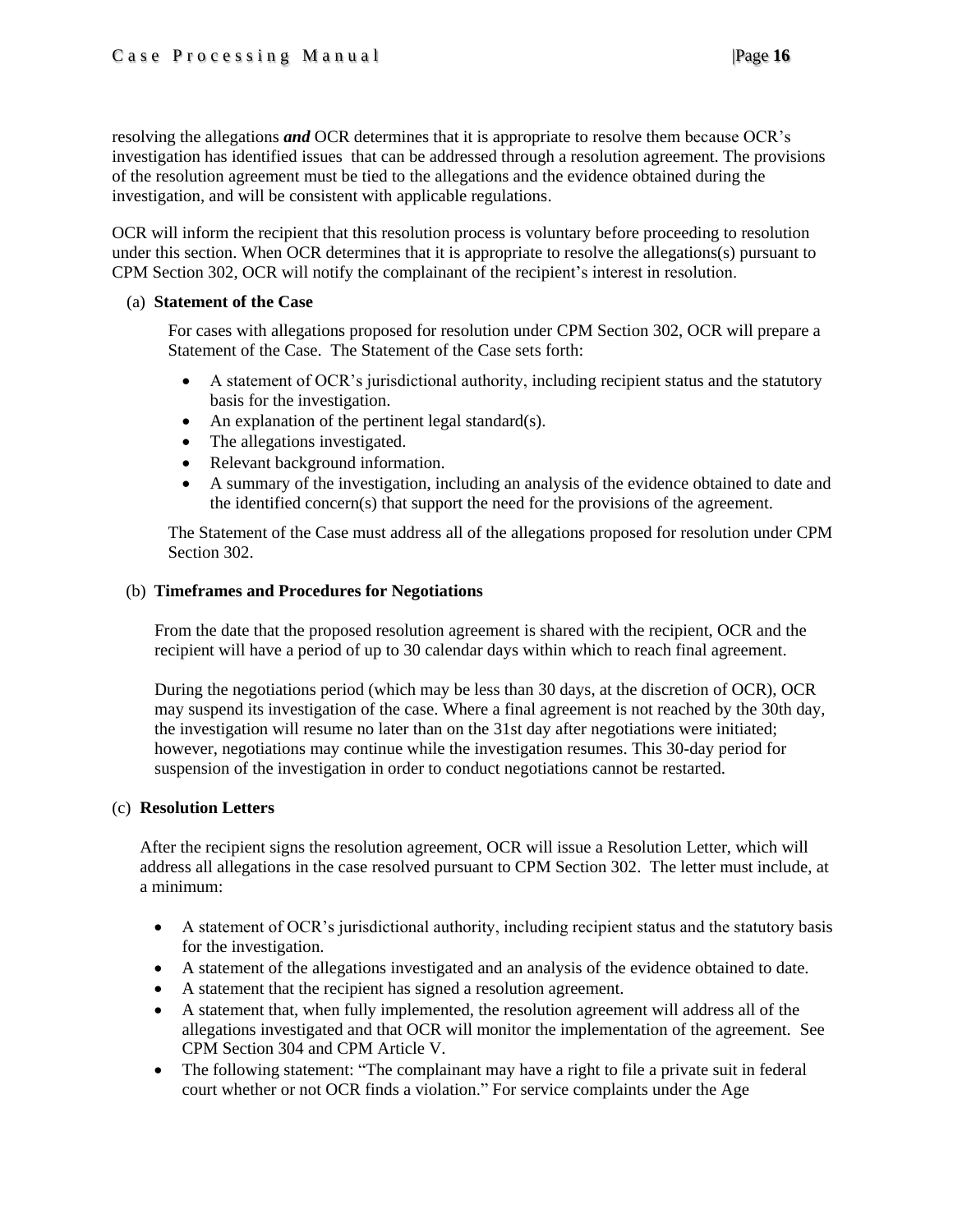Discrimination Act, the complainants may file in federal court only after they have exhausted administrative remedies. See CPM subsection 701(a).

A copy of the signed resolution agreement will be included with the resolution letter. OCR will monitor the implementation of the agreement until the recipient has fulfilled the terms of the agreement. Upon completion of the obligations under the agreement, OCR will close the case. See CPM Article V.

### <span id="page-16-0"></span>**SECTION 303 INVESTIGATIVE DETERMINATIONS**

At the conclusion of the investigation, OCR will determine, using a preponderance of the evidence standard, whether:

- There is insufficient evidence to support a conclusion of noncompliance, or
- The evidence supports a conclusion of noncompliance.

### (a) **Insufficient Evidence Determination**

When OCR determines that the preponderance of the evidence does not support a conclusion that the recipient failed to comply with applicable statute(s) and regulation(s), OCR will issue a letter of finding(s) to the parties explaining the reasons for its decision. See CPM Section  $303(e)$ .

### (b) **Non-Compliance Determination**

When OCR determines that the preponderance of the evidence supports a conclusion that the recipient failed to comply with applicable statutes(s) and regulation(s), OCR will negotiate a resolution agreement and issue a letter of finding(s). See CPM Sections 303(e) and 304.

#### (c) **Mixed Determination**

A "mixed determination" is appropriate for complaints with multiple allegations, where the allegations will be resolved in different ways (e.g., investigation has found a violation with regard to some allegations and insufficient evidence with regard to other allegations; the investigation has found a violation with regard to some allegations and there are other allegations that are appropriate to resolve prior to the conclusion of the investigation pursuant to CPM Section 302; or OCR has found insufficient evidence with regard to some allegations and determined that other allegations are appropriate to resolve prior to the conclusion of the investigation pursuant to CPM Section 302). In a "mixed determination" case where OCR is making a determination(s) pursuant to Section 303(b), OCR will negotiate a resolution agreement and issue a letter of finding(s). See CPM Sections 303(e) and 304. In a "mixed determination" case where OCR is not making a determination(s) pursuant to 303(b) but is resolving allegations pursuant to Section 302, OCR will issue a resolution letter pursuant to Section 302(c).

### (d) **Statement of the Case**

OCR will prepare a Statement of the Case for investigative determinations under CPM Section 303. The Statement of the Case sets forth:

- Allegations raised in the complaint.
- A statement of OCR's jurisdictional authority, including recipient status and the statutory basis for the investigation.
- An explanation of the pertinent legal standard $(s)$ .
- Relevant background information.
- A statement of each allegation investigated and the findings of fact for each, including analysis of the evidence on which the findings are based.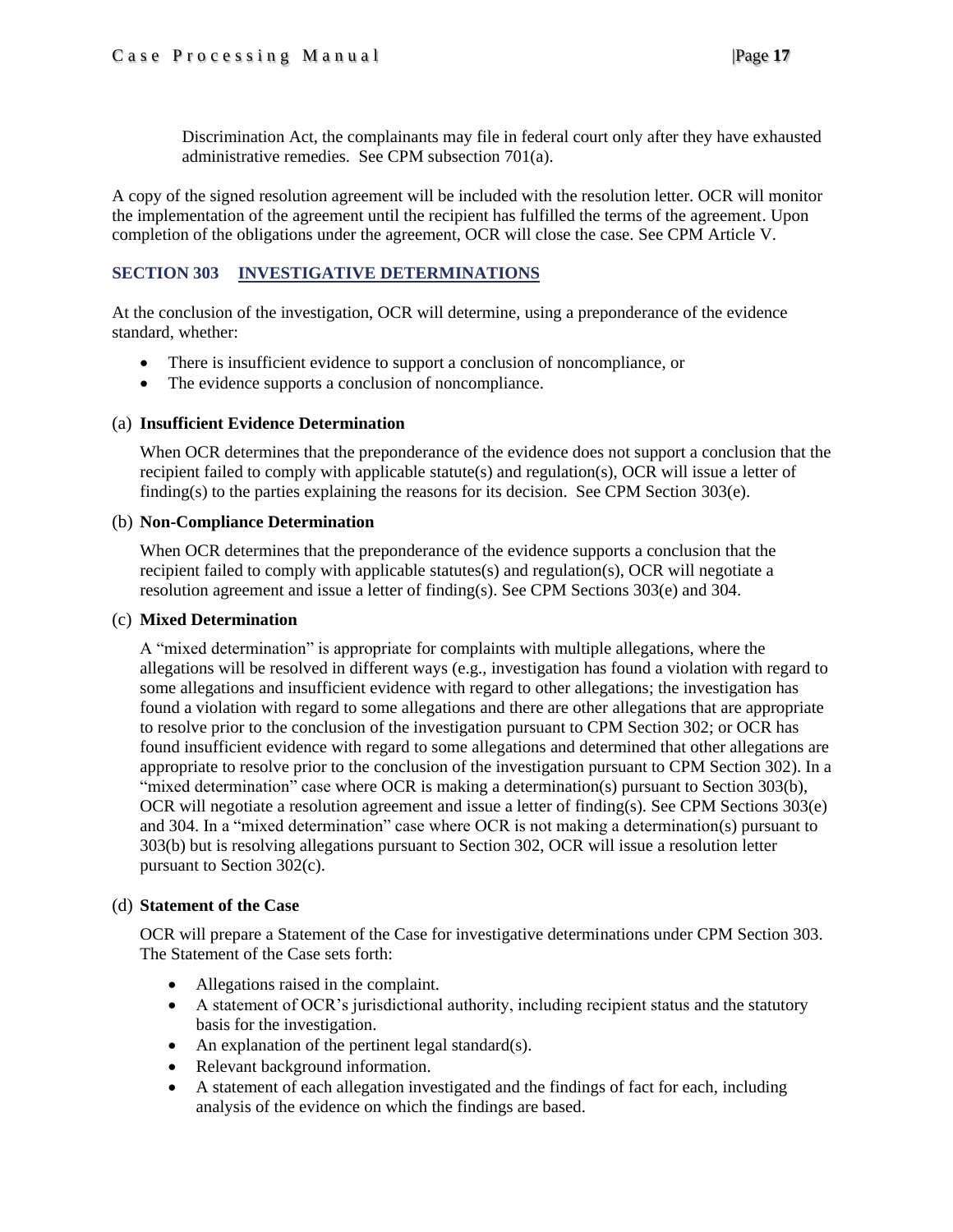• Conclusions for each allegation that reference the relevant facts, the applicable regulation(s), and the appropriate legal standards.

### (e) **Letter of Finding(s)**

For insufficient evidence, non-compliance and mixed determinations that include non-compliance determinations, OCR will issue a letter of finding(s) explaining the reason(s) for its decision to both the recipient and the complainant. $10$ 

Letters of finding(s) address all allegations in the case. The letter includes, as appropriate:

- A statement of the allegations in the case.
- A statement of OCR's jurisdictional authority, including recipient status and the statutory basis for the investigation.
- A statement of the findings of fact for each allegation, supported by any necessary explanation and/or analysis of the evidence on which the findings are based.
- Conclusions for each allegation that reference the relevant facts, the applicable regulation(s), and the appropriate legal standards.
- A statement that: "The complainant may have a right to file a private suit in federal court whether or not OCR finds a violation." For service complaints under the Age Discrimination Act, the complainants may file in federal court only after they have exhausted administrative remedies. See CPM subsection 701(a).

### (f) **Timeframes and Procedures for Negotiations**

From the date that the proposed resolution agreement is shared with the recipient, OCR and the recipient will have a period of up to 90 calendar days within which to reach final agreement.

#### (g) **Negotiation Impasse**

 $\overline{\phantom{a}}$ 

OCR may end the 90-day negotiations period if no agreement has been reached by the  $90<sup>th</sup>$  day and may end the negotiations period at any time prior to the expiration of the 90-calendar day period when it is clear that agreement will not be reached (e.g., the recipient has refused to discuss any resolution; the recipient has indicated a refusal to agree to a key resolution term; the recipient has not responded to a proposed resolution agreement and at least 30 calendar days have passed). At such time, OCR shall issue an Impasse Letter that informs the recipient that OCR will issue a letter of impending enforcement action in 10 calendar days if a resolution agreement is not reached within that 10-day period. The letter will include a description of OCR's unsuccessful attempts to resolve the complaint. If the recipient does not enter into a resolution agreement within 10 calendar days of the date of the issuance of the Impasse Letter, OCR must follow the procedures in CPM Section 305 for the issuance of a Letter of Impending Enforcement Action regarding non-compliance determinations.

<sup>&</sup>lt;sup>10</sup> For recipients operating under federal court order, see CPM Section 704.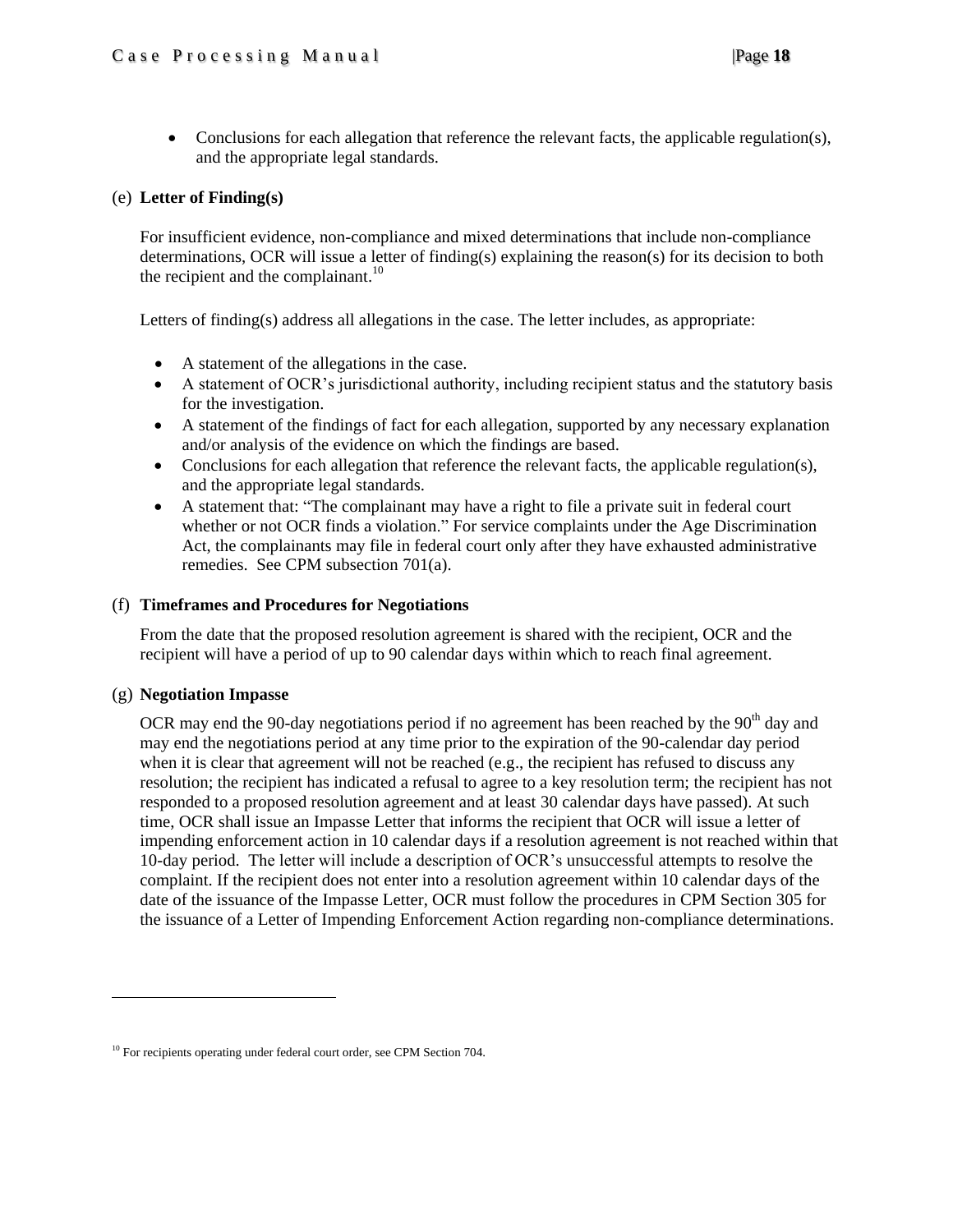In the case of a mixed determination, when the negotiations included allegations that were appropriate to resolve prior to the conclusion of the investigation pursuant to CPM Section 302 and allegations for which OCR made determinations of non-compliance, OCR shall issue a Letter of Impending Enforcement Action in 10 calendar days if a resolution agreement is not reached within that 10-day period. The letter will include a description of OCR's unsuccessful attempts to resolve the complaint. If the recipient does not enter into a resolution agreement within 10 calendar days of the date of the issuance of the Impasse Letter, OCR must follow the procedures in CPM Section 305 for the issuance of a Letter of Impending Enforcement Action regarding non-compliance determinations.

### (h) **Negotiations On-Going at the End of the 90-day Period**

If OCR and the recipient negotiate for 90 calendar days and fail to reach final agreement by the 90th day, but negotiations are on-going, OCR shall inform the recipient that OCR will issue a Letter of Impending Enforcement Action in 30 calendar days if a resolution is not reached within that 30-day period. Negotiations will be considered on-going if the recipient has agreed in principle to the terms of the agreement, but needs a short period of time within which, for example, to obtain approval of the agreement (e.g., by a board of education or president of a college) and/or the appropriate signature on the agreement; or where the recipient has agreed to most of the terms of the agreement but requests a short period of additional time to negotiate other terms. If the recipient does not enter into a resolution agreement within 30 calendar days, OCR will issue a Letter of Impending Enforcement Action regarding non-compliance determinations pursuant to CPM Section 305.

In the case of a mixed determination, when the negotiations included allegations that were appropriate to resolve prior to the conclusion of the investigation pursuant to CPM Section 302, and allegations for which OCR made determinations of non-compliance, OCR shall inform the recipient that OCR will issue a Letter of Impending Enforcement Action in 30 calendar days if a resolution is not reached within that 30-day period. If the recipient does not enter into a resolution agreement within 30 calendar days, OCR will issue a Letter of Impending Enforcement Action regarding non-compliance determinations pursuant to CPM Section 305.

### <span id="page-18-0"></span>**SECTION 304 GUIDELINES FOR RESOLUTION AGREEMENTS**

The complaint will be considered resolved and the recipient deemed compliant when the recipient, after negotiating with OCR and reaching agreement on its terms, enters into and fulfills the terms of a resolution agreement.

### **Resolution Agreements:**

- Must be signed by a person with authority to bind the recipient.
- Includes in the agreement itself or through an exchange of letters or other written communications:
	- Specific acts or steps the recipient will take to resolve compliance concerns and/or violations.
	- Dates for implementing each act or step.
	- Dates for submission of reports and documentation.
	- Where appropriate, language requiring submission of documents and/or other information or actions for OCR's review and approval, and timeframes for their submission.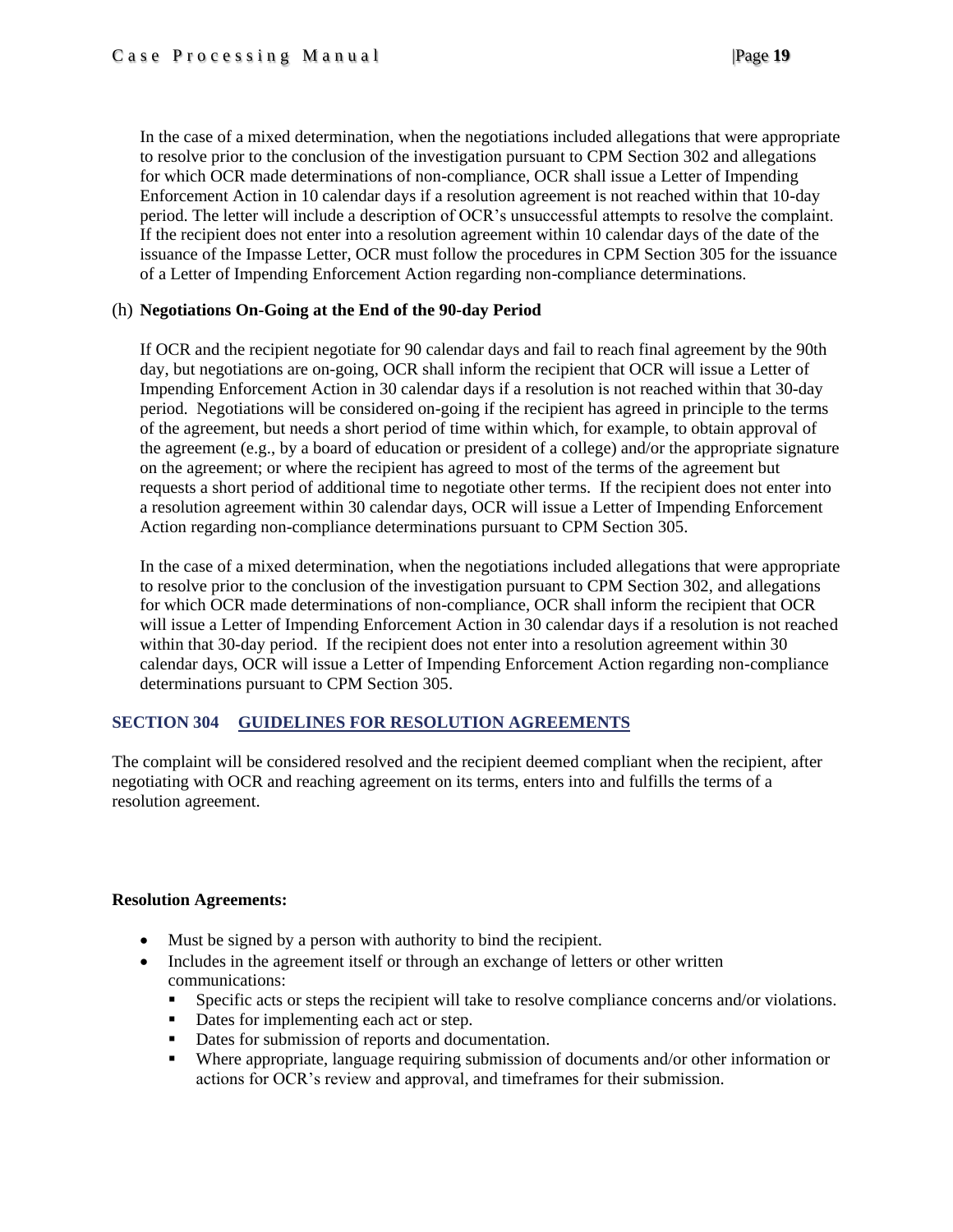- **Timeframes requiring the recipient to implement what OCR has approved, and language** requiring documentation verifying implementation.
- The following statements of principle:
	- o The recipient understands that by signing the resolution agreement, it agrees to provide data and other information in a timely manner in accordance with the reporting requirements of the resolution agreement. Further, the recipient understands that during the monitoring of the resolution agreement, if necessary, OCR may visit the recipient, interview staff and students, and request such additional reports or data as are necessary for OCR to determine whether the recipient has fulfilled the terms and obligations of the resolution agreement.
	- o Upon the recipient's satisfaction of the commitments made under the Agreement, OCR will close the case.
	- o The recipient understands and acknowledges that OCR may initiate proceedings to enforce the specific terms and obligations of the resolution agreement and/or the applicable statute(s) and regulation(s). Before initiating such proceedings, OCR will give the recipient written notice of the alleged breach and sixty (60) calendar days to cure the alleged breach.

### <span id="page-19-0"></span>**SECTION 305 LETTER OF IMPENDING ENFORCEMENT ACTION**

When following the expiration of the 10 calendar day period referenced in CPM subsection 303(g) or the 30 calendar day period referenced in CPM subsection 303(h), the recipient does not enter into a resolution agreement to resolve the identified areas of non-compliance, OCR will prepare a Letter of Impending Enforcement Action, which will include the following:

- A statement of allegation(s) in the case.
- A statement of OCR's jurisdictional authority, including recipient status and the statutory basis for the investigation.
- A statement of the findings of fact for each allegation supported by any necessary explanation or analysis of the evidence on which the findings are based.
- Conclusions for each allegation that reference the relevant facts, the applicable regulation(s), and the appropriate legal standards.
- Notice that the Letter of Impending Enforcement Action is not intended and should not be construed to cover any other issue regarding the recipient's compliance.
- Notice of the time limit on OCR's resolution process and the consequence of failure to reach agreement.
- A description of OCR's unsuccessful attempts to resolve the case.
- When a decision is made to defer final approval of any applications by the recipient for additional federal financial assistance or, with respect to the Boy Scouts Act, additional funds made available through the Department over what the recipient is presently receiving, the letter also will provide notice of such possible deferral. A separate deferral letter will be prepared if appropriate.
- Title II letters will include the following language: "The complainant may have a right to file a private suit pursuant to Section 203 of the Americans with Disabilities Act, whether or not OCR finds a violation of Title II."

To resolve the case after issuance of the Letter of Impending Enforcement Action, any resolution agreement that the recipient proposes must be approved by OCR.

### <span id="page-19-1"></span>**SECTION 306 REFERRALS FROM THE DEPARTMENT OF JUSTICE (DOJ) AND THE EQUAL EMPLOYMENT OPPORTUNITY COMMISSION (EEOC)**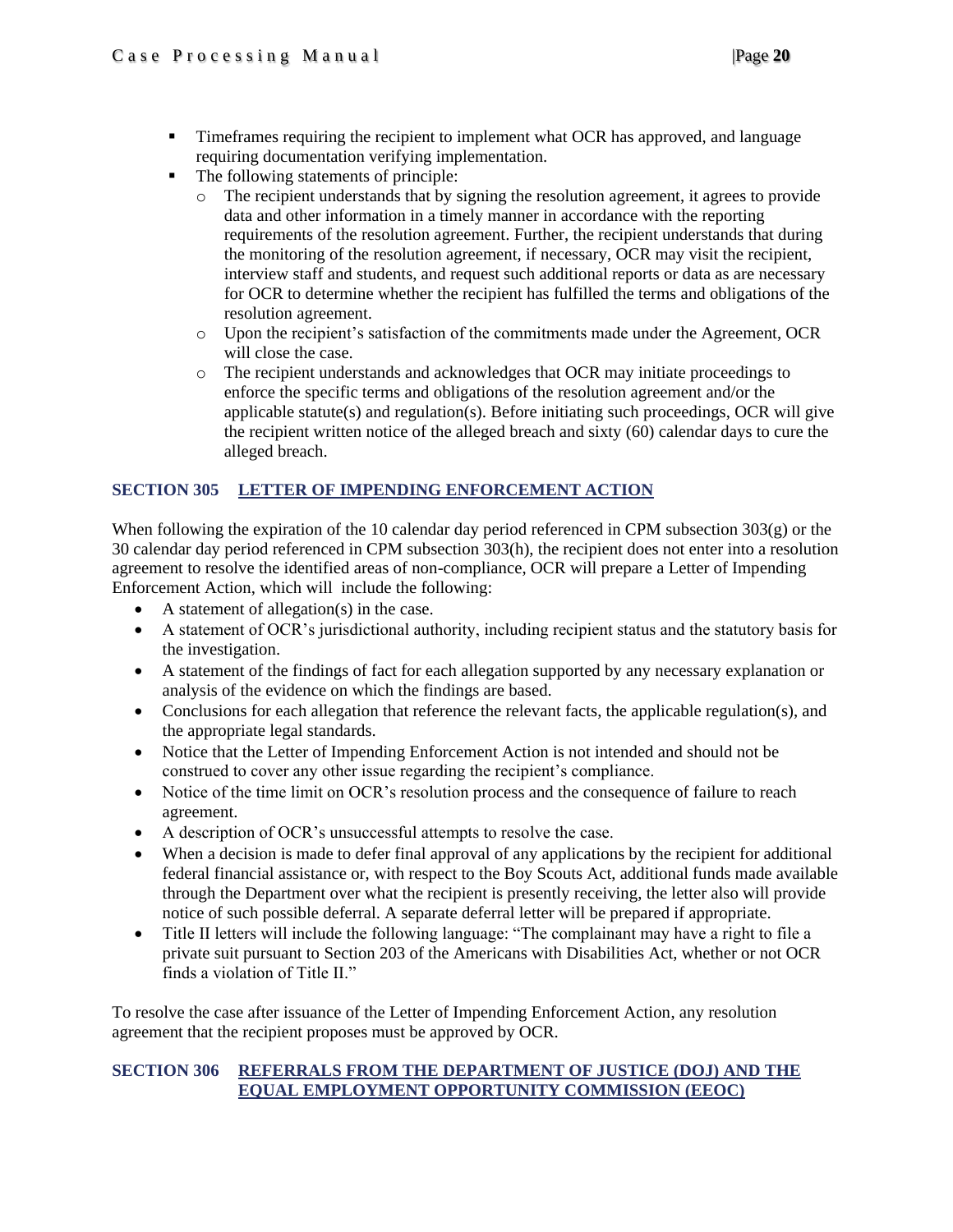When a Title II complaint is referred to OCR by the Department of Justice, OCR will send a copy of the letter resolving the case to DOJ. When a Title II/504 employment discrimination complaint has been dualfiled with EEOC and OCR, and when a complaint has been referred to OCR, OCR will notify the EEOC once the complaint has been resolved. See 28 C.F.R. Part 37 and 29 C.F.R. Part 1640.

### **SECTION 307 APPEALS**

OCR affords an opportunity to complainants to appeal determinations based on Section 303(a) and dismissals based on Sections 108(a), (b), (c), (d), (h), and (i). Information about the appeal process is provided to complainants in *OCR Complaint Processing Procedures*, which is enclosed with OCR's letter acknowledging receipt of the complaint; information is also published at [http://www.ed.gov/about/offices/list/ocr/complaints-how.html.](http://www.ed.gov/about/offices/list/ocr/complaints-how.html)

OCR will provide notice of the right to appeal in letters setting forth determinations based on Section  $303(a)$  and dismissals based on Sections 108(a), (b), (c), (d), (e),(h), and (i).

An appeal can be filed electronically, by mail, or fax. The complainant must either submit a completed online appeal form or mail a written statement of no more than ten (10) pages (double-spaced, if typed): if submitted by mail, send to the Office for Civil Rights, U.S. Department of Education, 400 Maryland Avenue SW, Washington, D.C. 20202; if submitted via e-mail, send to [OCR@ed.gov;](mailto:OCR@ed.gov) if submitted via fax, send to 202-453-6012. The filing date of an appeal is the date the appeal is postmarked, submitted electronically, or submitted via fax.

In the appeal, the complainant must explain why he or she believes the factual information was incomplete or incorrect, the legal analysis was incorrect or the appropriate legal standard was not applied, and how correction of any error(s) would change the outcome of the case; failure to do so may result in dismissal of the appeal.

An appeal must be submitted within 60 calendar days of the date indicated on the letter of finding or the dismissal. A waiver of the 60-day timeframe may be granted where:

(a) the complainant was unable to submit the appeal within the 60-day timeframe because of illness or other circumstances; or

(b) circumstances generated by OCR's action that have adversely affected the complainant's ability to submit the appeal timely.

OCR will forward a copy of the complainant's appeal form or written statement to the recipient. The recipient has the option to submit to OCR a response to complainant's appeal. Any response to complainant's appeal must be submitted to OCR within [14 calendar days] of the date that OCR forwarded a copy of the complainant's appeal to the recipient.

OCR will issue a written decision on the appeal to the parties.

### **ARTICLE IV: COMPLIANCE REVIEWS AND DIRECTED INVESTIGATIONS**

The investigation and resolution options and procedures identified in the CPM will be utilized for compliance reviews and directed investigations, as appropriate. See CPM Articles III, V, and VI. The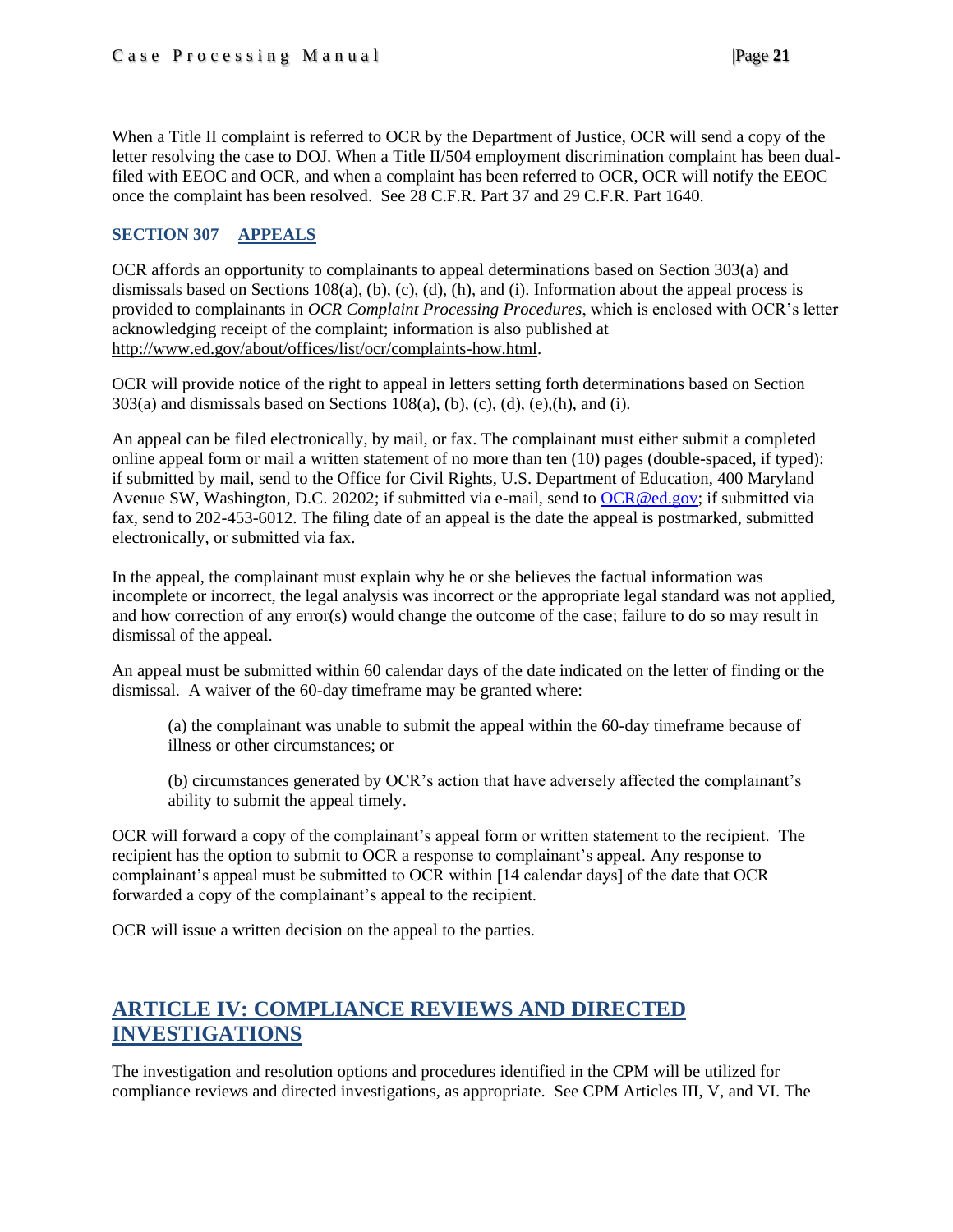"initiation date" is the date of the letter notifying the recipient of the compliance review or directed investigation.

### <span id="page-21-0"></span>**SECTION 401 COMPLIANCE REVIEWS**

In addition to the regulations implementing Title VI that require OCR to investigate complaints that are filed with the agency, the regulations require OCR to initiate "periodic compliance reviews" to assess the practices of recipients to determine whether they comply with the Title VI regulations. See 34 C.F.R. § 100.7(a). This regulatory provision is incorporated by reference in the regulations implementing other statutes enforced by OCR. See Title IX (34.C.F.R. § 106.71), Section 504 (34. C.F.R. § 104.61), and the Boy Scouts Act (34. C.F.R. § 108.9). For the Age Discrimination Act, see 34 C.F.R. § 110.30. For Title II, see 28 C.F.R. § 35.172(a).

The compliance review regulations afford OCR broad discretion to determine the substantive issues for investigation and the number and frequency of the investigations.

### <span id="page-21-1"></span>**SECTION 402 DIRECTED INVESTIGATIONS**

In appropriate circumstances, OCR may conduct a directed investigation when information indicates a possible failure to comply with the laws and regulations enforced by OCR, the matter warrants attention and the compliance concern is not otherwise being addressed through OCR's complaint, compliance review or technical assistance activities. See 34 C.F.R. § 100.7(c). This regulatory provision is incorporated by reference in the regulations implementing the other statutes enforced by OCR. See Title IX (34 C.F.R. § 106.71), Section 504 (34 C.F.R. § 104.61), and the Boy Scouts Act (34 C.F.R. § 108.9). For the Age Discrimination Act, see 34 C.F.R. § 110.30. For Title II, see 28 C.F.R. Part 35.

A directed investigation is an OCR-initiated process that allows OCR to address possible discrimination that is not currently being addressed through OCR's complaint, compliance review or technical assistance activities. Depending on the circumstances, a directed investigation may include offering technical assistance to the recipient, and/or conducting an expedited investigation that may result in a resolution agreement that will ensure that recipients come into compliance with the requirements of the civil rights laws and regulations enforced by OCR.

### <span id="page-21-2"></span>**ARTICLE V: MONITORING RESOLUTION AGREEMENTS**

### <span id="page-21-3"></span>**SECTION 501 RESPOND TO MONITORING REPORTS AND VERIFY RECIPIENT'S IMPLEMENTATION**

OCR will promptly acknowledge receipt of interim and final monitoring reports. OCR will evaluate each report and issue an appropriate response (e.g*.*, where OCR determines actions taken are sufficient or insufficient under the agreement). OCR must obtain sufficient information to determine whether the recipient had complied with the terms and obligations of the resolution agreement. Depending on the nature of the agreement, verification of remedial actions may be accomplished by, for example, review of reports, documentation and other information submitted by recipients and knowledgeable persons, interviews of the recipients and knowledgeable persons and/or site visit(s).

### <span id="page-21-4"></span>**SECTION 502 IMPLEMENTATION PROBLEMS**

OCR will promptly provide written notice to the recipient of any deficiencies with respect to implementation of the terms and obligations of the agreement, and will request appropriate action to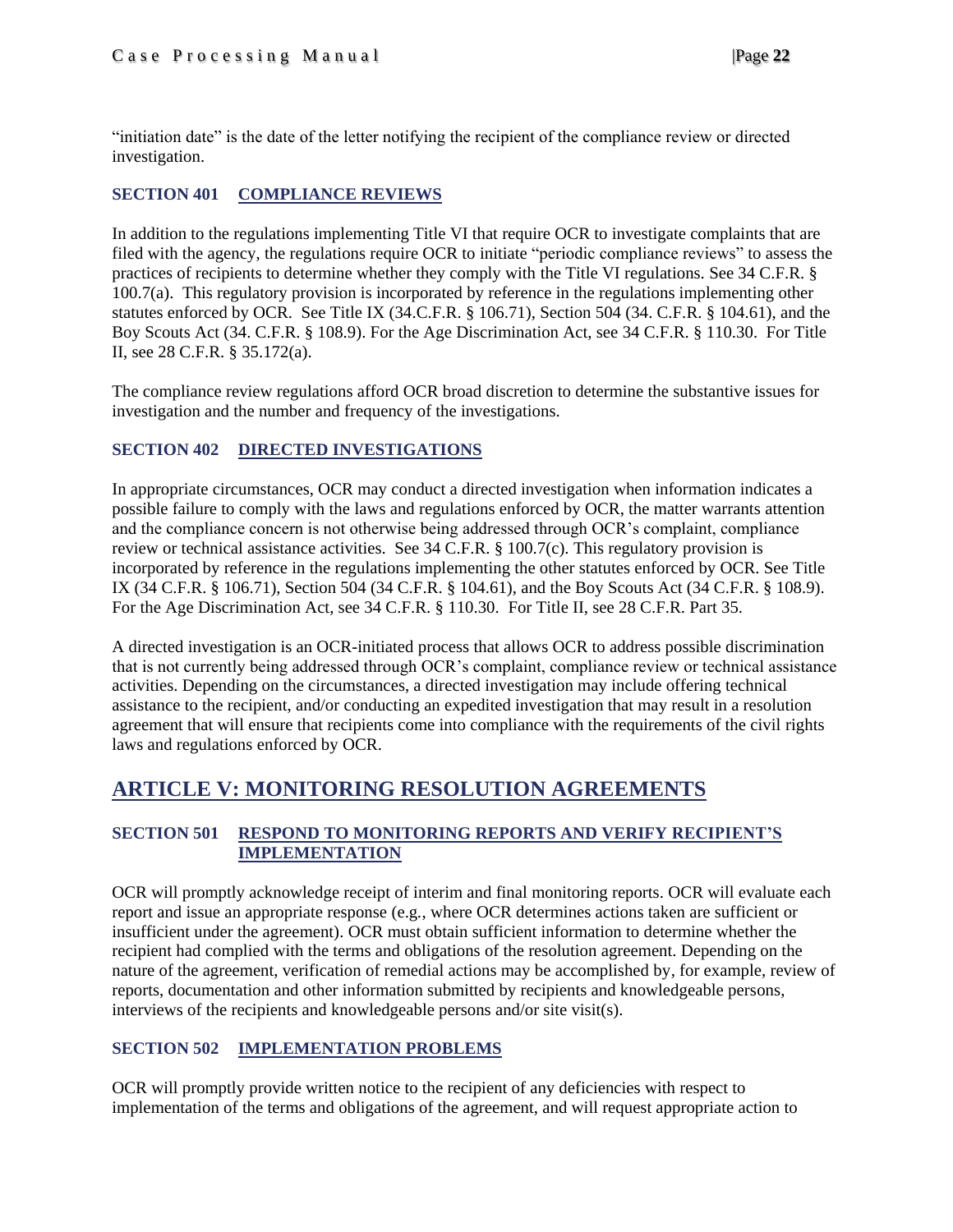address such deficiencies. When OCR has determined that a recipient has failed to comply with the agreement or any of the terms and obligations thereof for reasons that do not justify modification of the agreement pursuant to CPM subsection 503(a), OCR will take prompt action pursuant to CPM Section 305 and CPM Article VI to enforce the agreement.

### <span id="page-22-0"></span>**SECTION 503 MODIFICATIONS OF AGREEMENTS**

### (a) **Changed Circumstances Affecting Agreements**

OCR may agree to modify or terminate a resolution agreement when it learns that circumstances have arisen that substantially change, fully resolve, or render moot, some or all of the compliance concerns that were addressed by the resolution agreement. OCR may also modify the agreement in response to changes in controlling case law, statutes, and regulations.

### (b) **New Compliance Issues**

OCR may address a new compliance issue(s) identified for the first time during monitoring by providing technical assistance or considering the issue(s) for a possible compliance review or directed investigation. See CPM Section 401 and 402.

### (c) **Approval of Modifications**

OCR must approve modifications to the agreement (e.g., requests to change the substance of any provision in the agreement, requests for extension of time to submit a report or to complete a required action). Approved modifications must be set forth in writing and appended to the original agreement. Requests for modification must be documented in the case file. OCR will send the complainant written notification of approved modification(s) to the substance of the original agreement.

### <span id="page-22-1"></span>**SECTION 504 CONCLUSION OF MONITORING**

OCR will conclude the monitoring of a case when it determines that the recipient has fully and effectively implemented the terms and obligations of the resolution agreement, including any subsequent approved modifications to the agreement. OCR will promptly send written notification to the recipient and the complainant of its determination that the terms and obligations of the resolution agreement have been implemented and that OCR is closing the case.

### <span id="page-22-2"></span>**ARTICLE VI: INITIATION OF ENFORCEMENT ACTION**

When OCR is unable to negotiate a resolution agreement with the recipient, OCR will initiate enforcement action. OCR will either: (1) initiate administrative proceedings to suspend, terminate, or refuse to grant or continue and defer financial assistance from or, with respect to the Boy Scouts Act, funds made available through the Department to the recipient; or (2) refer the case to DOJ for judicial proceedings to enforce any rights of the United States under any law of the United States.

### <span id="page-22-3"></span>**SECTION 601 INITIATE ADMINISTRATIVE PROCEEDINGS WHERE APPROPRIATE**

When post-Letter of Impending Enforcement Action negotiations do not result in a resolution agreement, OCR will where appropriate, request that an administrative proceeding be initiated. OCR will establish a team to prosecute the case. When deferral of funds has been imposed, the Notice of Opportunity for Hearing will be issued within 30 days of the notice of the deferral action.

### <span id="page-22-4"></span>**SECTION 602 REFER TO DOJ WHERE APPROPRIATE**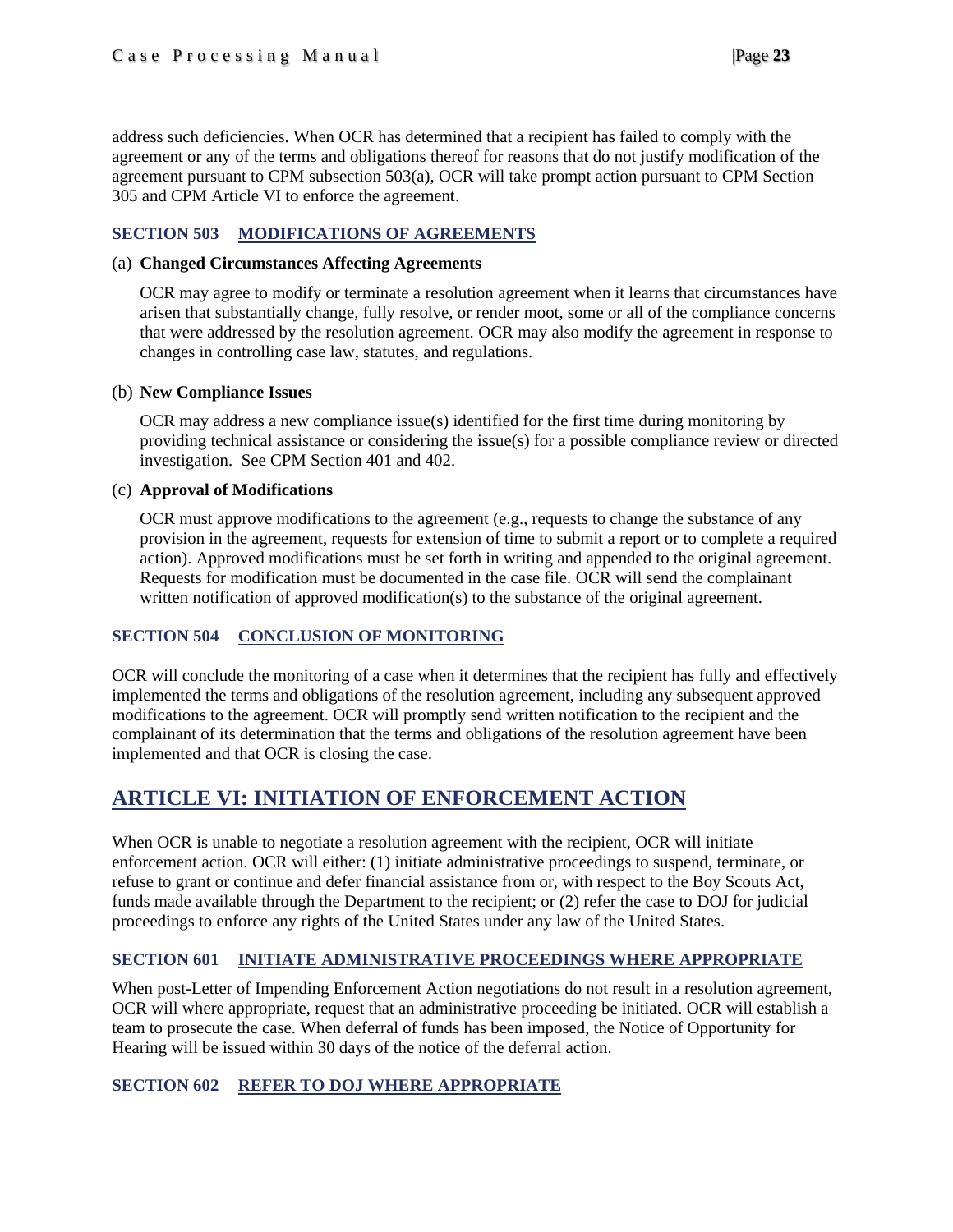When post-Letter of Impending Enforcement Action negotiations do not result in a resolution agreement, OCR will where appropriate, issue a letter to the recipient stating that the case will be referred to DOJ in 10 days from the date of the letter.

### <span id="page-23-0"></span>**SECTION 603 ENFORCEMENT FOR DENIAL OF ACCESS**

A recipient denies access to OCR when it:

- Refuses to permit OCR access during the recipient's normal business hours to information maintained by the recipient that is necessary to determine compliance status of the allegation(s) and issue(s) under investigation, or, during monitoring, recipient's compliance with a resolution agreement. Generally, this includes the access to books, records, accounts, including electronic storage media, microfilm, retrieval systems and photocopies, and other sources of information, including witnesses, and recipient's facilities.
- Refuses to permit OCR access to its employees during the recipient's regular business hours.
- Fails to provide information by virtue of the refusal of one of its employees to do so or to provide access to information maintained exclusively by an employee in his/her official capacity.
- Refuses to complete applicable OMB-approved compliance and survey forms relevant to an investigation.

Where the recipient has refused to provide OCR access orally, either in person, over the telephone or through use of other media, OCR must attempt to ascertain the exact basis for the recipient's refusal and explain OCR's authority to obtain the evidence. Where attempts to persuade the recipient to provide access have failed, OCR must send a letter to the recipient that sets forth in detail the evidence (e.g., documents, data, other information, witnesses) to which the recipient denied OCR access and specifies the efforts that OCR has made to obtain the evidence. If the recipient does not voluntarily provide OCR with access to the requested evidence within 30 calendar days of OCR's issuance of the letter to recipient, OCR will issue a Letter of Impending Enforcement Action. If the recipient continues to deny OCR access to the requested evidence, OCR will issue a letter to the recipient stating OCR's intention to take enforcement action.

### <span id="page-23-1"></span>**SECTION 604 ENFORCEMENT FOR FAILURE TO COMPLY WITH OCR AGREEMENT**

Where the recipient has failed to comply with the terms of a resolution agreement OCR will issue a Letter of Impending Enforcement Action pursuant to CPM Section 305. If the recipient does not come into compliance after issuance of the Letter of Impending Enforcement Action, OCR will initiate enforcement action pursuant to either CPM Section 601 or CPM Section 602.

### <span id="page-23-2"></span>**ARTICLE VII: APPENDICES**

### <span id="page-23-3"></span>**SECTION 701 SPECIAL INTAKE PROCEDURES**

### <span id="page-23-4"></span>(a) **Age Discrimination Complaints**

An age discrimination complaint is timely when it is filed within 180 days of the date the complainant first had knowledge of the alleged discrimination. For good cause shown, OCR may extend this time limit.

For service complaints under the Age Discrimination Act, the complainant may file a civil action under the Age Discrimination Act in federal court but only after he or she has exhausted administrative remedies. Administrative remedies are exhausted when either of the following has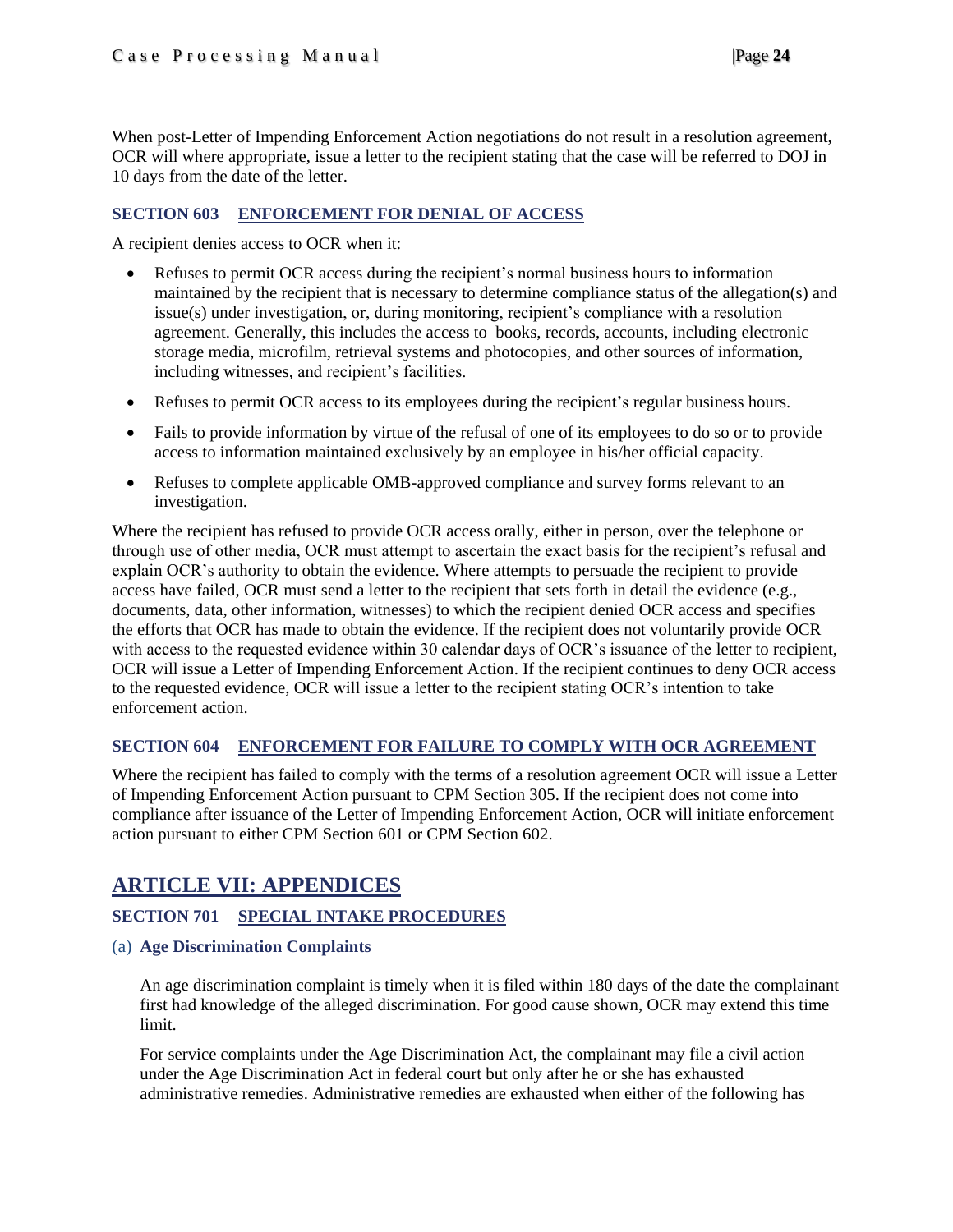occurred: (1) 180 days have elapsed since the filing of a complaint with OCR and OCR has made no finding, or (2) OCR issues a finding in favor of the recipient. If OCR fails to make a finding within 180 days or issues a finding in favor of the recipient, OCR will promptly notify the complainant of this fact and of his or her right to bring a civil action for injunctive relief. OCR's notice must also contain the following information: that a civil action can be brought only in a United States district court for the district in which the recipient is found or transacts business; that a complainant prevailing in a civil action has the right to be awarded the costs of the action, including reasonable attorney's fees, but that these costs must be demanded in the complaint filed with the court; that before commencing the action, the complainant shall give 30 days' notice by registered mail to the Secretary, the Secretary of Health and Human Services, the Attorney General of the United States, and the recipient; that the notice shall state the alleged violation of the Age Discrimination Act, the relief requested, the court in which the action will be brought, and whether or not attorney's fees are demanded in the event the complainant prevails; and that the complainant may not bring an action if the same alleged violation of the Age Discrimination Act by the same recipient is the subject of a pending action in any court of the United States.

### 1. **Employment Complaints**

OCR does not have jurisdiction over employment complaints under the Age Discrimination Act. Employment complaints filed by persons 40 and older are referred to the appropriate EEOC office, and the OCR complaint is dismissed. Employment complaints filed by persons under 40 are not within the jurisdiction of EEOC and may be closed with notice to the complainant that there is no jurisdiction under the Act. If the complaint alleges age discrimination in employment that is within EEOC's jurisdiction and also contains allegations of discrimination in services within the jurisdiction of OCR, the complaint is split into two separate cases. Each is given its own case number, the age employment complaint is referred to EEOC with the OCR age employment case being closed, and OCR proceeds with the age services complaint.

#### 2. **Service Complaints**

All complete and timely complaints (see 34 C.F.R. §§ 110.31 and 110.32) containing an allegation of age discrimination in services are promptly referred to:

Federal Mediation and Conciliation Service Attention: Alternative Dispute Resolution Department 250 E. Street SW Washington, D.C. 20427

Where OCR receives a complaint containing both allegations of age discrimination in services and allegations under Title VI, Title IX, Title II, Section 504, and/or the Boy Scouts Act, and OCR determines that the non-age allegation(s) is independent and separable from the age allegation, OCR will refer only the age portion of the complaint to FMCS. OCR will proceed to investigate the additional allegations over which OCR has jurisdiction. OCR will not wait for mediation of the age portion of the complaint to conclude before beginning investigation of the non-age portion of the complaint.

Copies of the complaint and letters to the complainant and recipient and a completed FMCS "Request for ADA Mediation Assistance" must be included.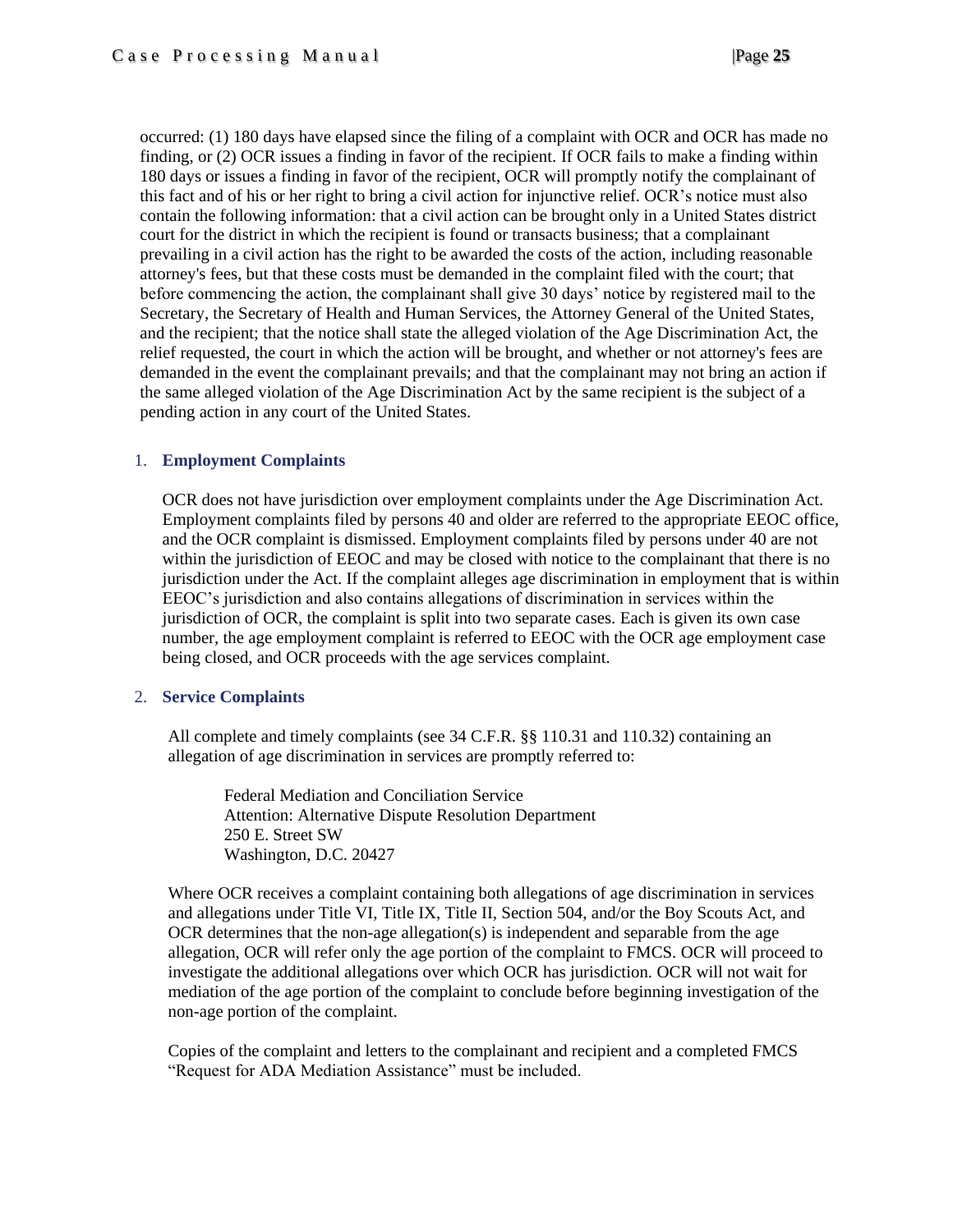If FMCS does not resolve the complaint within 60 days from the date of filing with OCR, OCR will resume processing the age aspects of the complaint. The date that the complaint or any portion of a complaint is sent to FMCS shall be entered in CMS; the date that the complaint is referred back from FMCS shall also be entered in CMS. FMCS's processing time will, therefore, not be included in OCR's case processing time.

### <span id="page-25-0"></span>(b) **Title VI Complaints against Proprietary Schools**

Authority to process Title VI complaints against proprietary vocational schools (privately owned, profit-making enterprises that teach a trade or skill) has, with certain exceptions, been delegated to the U.S. Department of Veterans Affairs. Such complaints must be forwarded to:

> U.S. Department of Veterans Affairs Office of Resolution Management 810 Vermont Avenue, N.W. Washington, D.C. 20420

OCR must refer to the U.S. Department of Health and Human Services Title VI complaints filed against a proprietary school operated by a hospital. The complainant must be notified of the referral, and the complaint is dismissed.

The following exceptions apply:

- OCR remains responsible for enforcement of Title VI where a proprietary vocational school is operated by a college or university. See 38 C.F.R. § 18a.1(a).
- OCR remains responsible for enforcement of Title VI where a proprietary vocational school offers non-degree courses for which credit is given and which, on transfer, would be accepted toward a baccalaureate or higher degree by a degree-granting institution. See 38 C.F.R. § 18a.1 (b).

### <span id="page-25-1"></span>(c) **Title VI and Title IX Employment Complaints (see 29 C.F.R. §§ 1691.1 – 1691.13 and 28 C.F.R. §§ 42.601 – 42.613)**

Race, color, national origin and sex discrimination in employment complaints will be processed in accordance with the government-wide regulations. OCR will:

- 1. Within ten days of receipt, notify the complainant and the recipient that OCR has received the complaint, including the date, place and circumstances of the alleged unlawful employment practice.
- 2. Within 30 days of receipt:
	- i. Determine whether OCR has jurisdiction over the complaint under Title VI and/or Title IX.
	- ii. Determine whether EEOC may have jurisdiction over the complaint.
	- iii. Transfer to the EEOC all complaints over which OCR does not have jurisdiction but over which EEOC may have jurisdiction. Notify the complainant and the recipient of the transfer, the reason for the transfer, the location of the EEOC office to which the complaint was transferred and that the date the agency received the complaint will be deemed the date it was received by EEOC.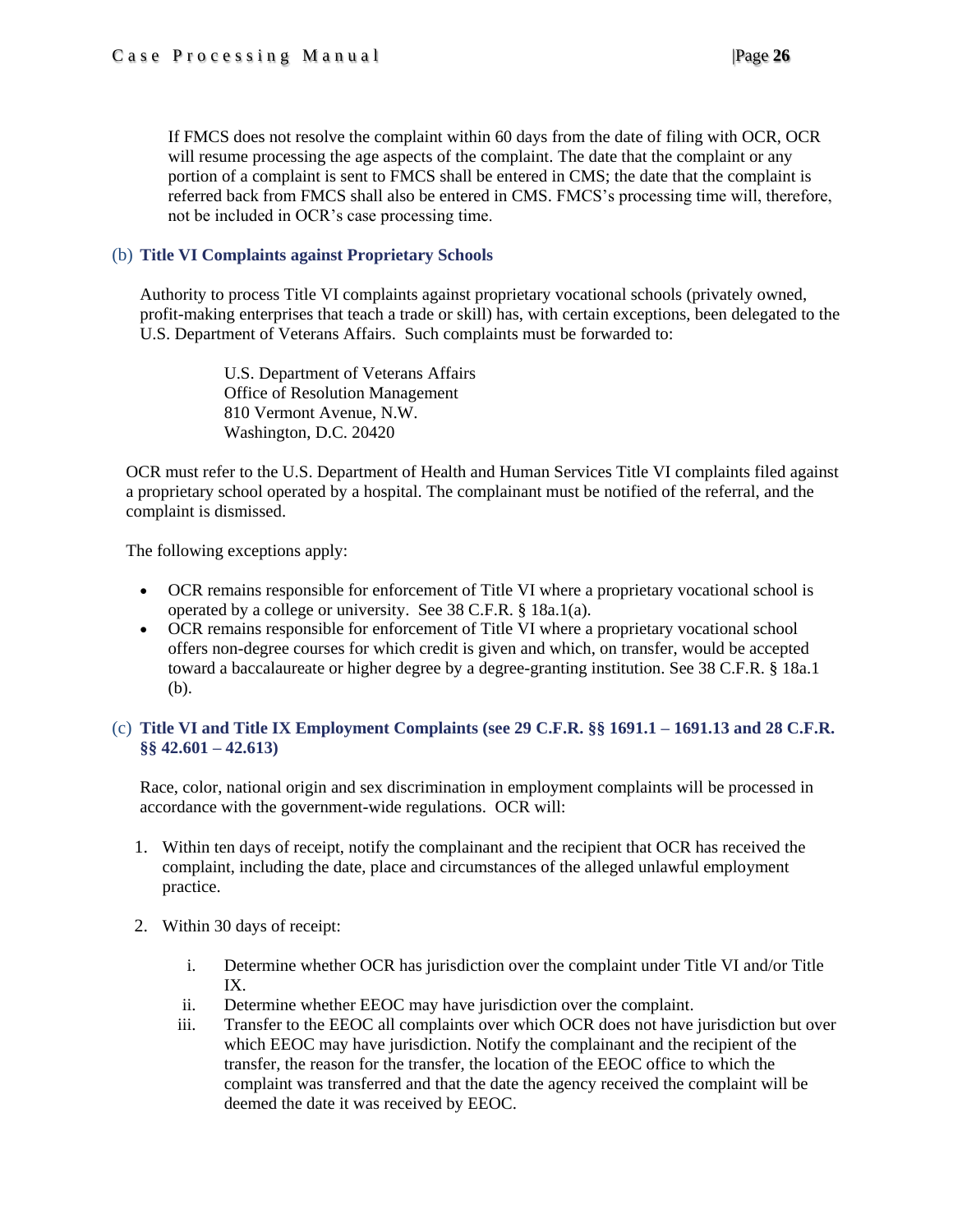iv. Refer to the EEOC certain complaints over which both OCR and EEOC appear to have jurisdiction ("joint complaints"), consistent with the following guidance:

Absent special circumstances, OCR will refer a joint complaint that solely alleges employment discrimination against an individual.

Absent special circumstances, OCR will not refer a joint complaint alleging a pattern or practice of employment discrimination.

Absent special circumstances, OCR will not refer a joint complaint that alleges discrimination in employment and includes allegations regarding other practices of a recipient. If, because of special circumstances, the employment allegations of such a complaint are referred to EEOC, OCR will assign a new case number to the allegations that are retained.

OCR will notify the complainant and recipient of the action taken on the joint complaint. In the case of a referral to EEOC, the notice will include the location of the EEOC office to which the complaint was referred, the civil rights provision(s) involved, the authority of EEOC under this regulation and that the date the agency received the complaint will be deemed the date it was received by EEOC.

For those joint complaints retained for OCR investigation, OCR will contact the EEOC to ensure that, in the event EEOC has also received the complaint, EEOC defers its investigation.

### <span id="page-26-0"></span>(d) **Title II ADA Complaints (Other than Employment) (see 28 C.F.R.**  $\frac{8}{3}$  **35.171(a)(2)(i))**

OCR has jurisdiction to investigate Title II complaints against public elementary and secondary education systems and institutions, public institutions of higher education and vocational education (other than schools of medicine, dentistry, nursing, and other health-related schools), and public libraries. When OCR receives an ADA-only complaint over which it does not have jurisdiction, it will be referred to the DOJ and then dismissed. The complainant will be notified of the referral.

### <span id="page-26-1"></span>(e) **Section 504 and Title II Disability Employment Complaints (see 28 C.F.R. Part 37 and 29 C.F.R. Part 1640)**

### 1. **Referral or Deferral**

- i. Disability employment complaints shall be referred to the DOJ Civil Rights Division if OCR has no jurisdiction under either Title II of the ADA or Section 504 of the Rehabilitation Act of 1973, and EEOC does not have jurisdiction under Title I (*i.e.*, recipient has fewer than 15 employees). If EEOC has jurisdiction under Title I (recipient has 15 or more employees) the complaint shall be referred to the EEOC.
- ii. OCR shall defer individual complaints unless the complainant elects to have OCR process the charge. OCR must notify the complainant in writing that he or she may choose whether to have OCR or the EEOC process the complaint and that if the complainant would like OCR to process the complaint, OCR must receive such written request within 20 calendar days of the date of the letter. See 28 C.F.R. § 37.8 (a)(1). If special circumstances make deferral inappropriate, OCR and the appropriate agency may jointly determine to reallocate investigation responsibilities. See 28 C.F.R. § 37.8 (e).

### 2. **Retention**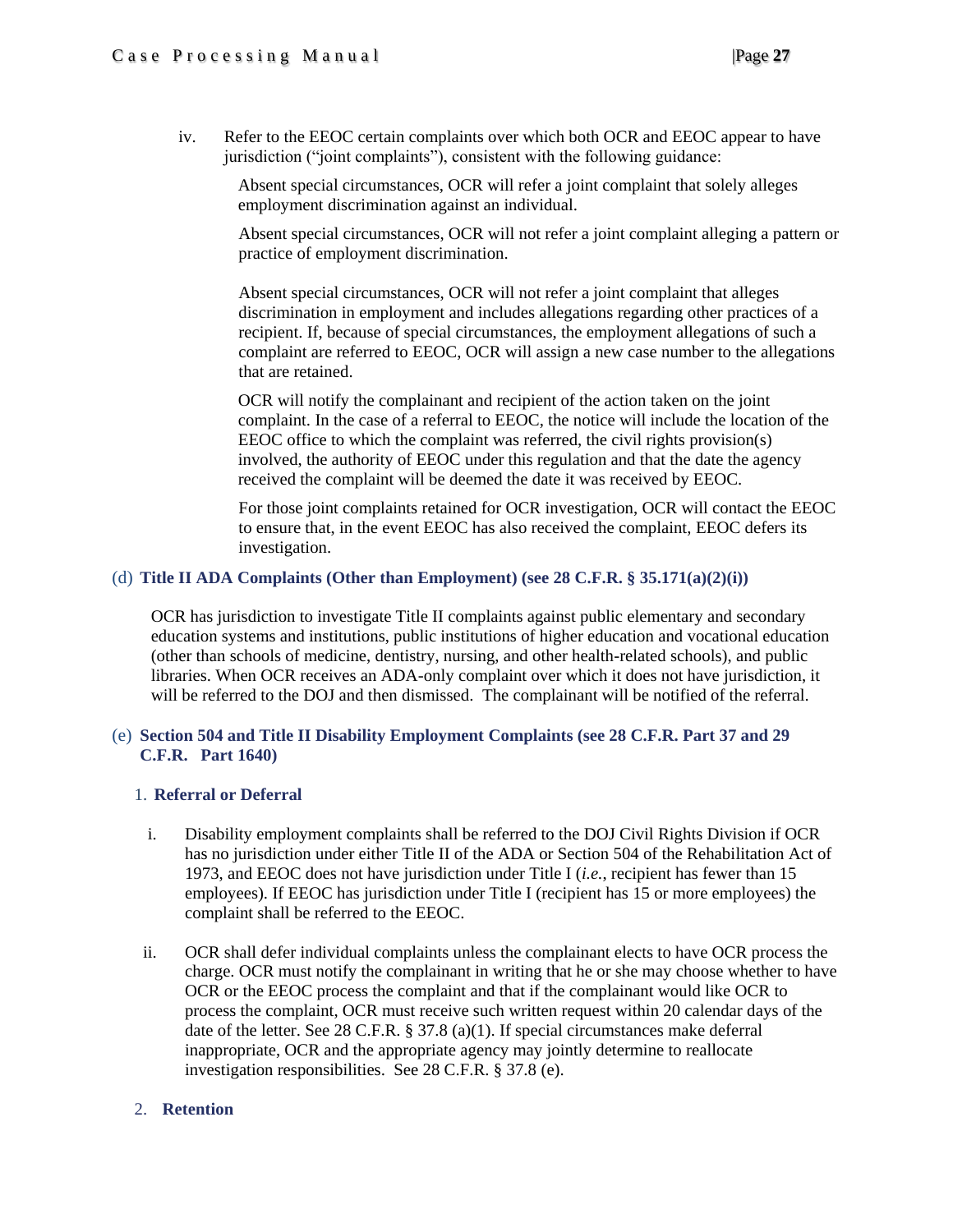- i. When OCR has jurisdiction over a disability employment complaint under Section 504, OCR shall retain the complaint if:
	- The EEOC does not have jurisdiction under Title I (i.e., if fewer than 15 employees).
	- The EEOC has jurisdiction, but the complainant elects to have OCR process the complaint.
	- The complaint alleges discrimination in both employment and in other practices or services covered by Section 504.
	- The complaint alleges a pattern or practice of employment discrimination. See 28 C.F.R. §  $37.6(d)(1)$ .
- ii. When OCR has jurisdiction under Title II of the ADA but not under Section 504, OCR shall retain jurisdiction over a complaint when it determines that EEOC does not have jurisdiction under Title I. See 28 C.F.R. §§ 37.6 (d)(2) and (3).

### <span id="page-27-0"></span>**SECTION 702 DATA COLLECTION AND INFORMATION GATHERING**

### <span id="page-27-1"></span>(a) **Generally**

OCR's data collection and information gathering activities will depend upon the particular case, applicable legal standards, and investigative/resolution strategy. The data/information collection and other investigative activities will vary from case to case depending on the extent to which relevant data are in the control of the recipient or others, and investigation strategies. Some general investigative principles and practices include:

- Obtain independent written documentation to corroborate oral statements.
- Label all evidence, documents, electronic media, and written records of contact, with information identifying the case being investigated and the circumstances under which the evidence was obtained (e.g., where and when an interview was conducted, and who provided a given document).
- Document efforts to obtain access to recipient data and witnesses.
- Undertake a robust outreach to the recipient community to increase access to relevant information in the conduct of an investigation (*e.g.,* by publicizing OCR's presence and availability in onsite investigations for individual interviews and focus groups as well as OCR's availability for discussion with interested individuals before and subsequent to the onsite), as appropriate.
- Determine whether it is appropriate to obtain interim relief for the complainant. As soon as OCR identifies the need for such relief, OCR will contact the recipient to secure it.
- Collect data resulting from any methods that OCR or recipients use to track and evaluate recipient's compliance with their legal responsibilities (*e.g.,* data from OCR's Civil Rights Data Collection, recipient public websites, climate surveys, and other self-assessment tools).

### <span id="page-27-2"></span>(b) **OCR's Authority to Obtain Information**

OCR has the right of access during a recipient's regular business hours to the recipient's facilities and to information maintained by the recipient that is necessary to determine compliance status on those issues under investigation. See e.g., 34 C.F.R.  $\S$  100.6 (c), 34 C.F.R.  $\S$  99.31(a)(3)(iii) and 34 C.F.R. § 110.22. Generally, this includes access to such of the recipient's books, records, accounts, including electronic storage media, microfilming, retrieval systems and photocopies maintained by the recipient, and other sources of information, including witnesses, and its facilities as may be relevant in OCR's judgment to ascertain compliance.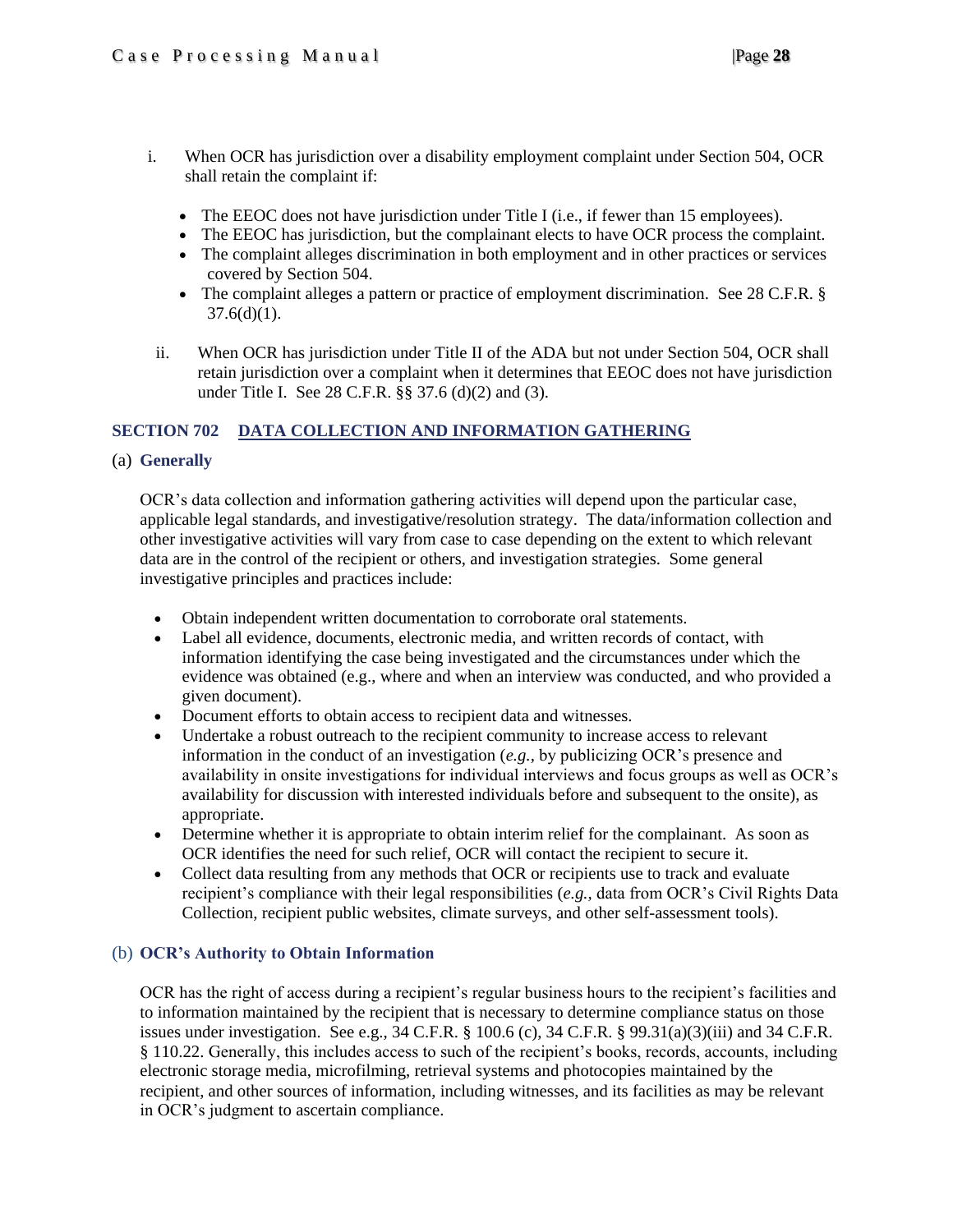#### <span id="page-28-0"></span>(c) **Requests for Records**

#### 1. **Data Requests**

A data request seeks information from the recipient relevant to the investigation. It can be used to initiate information collection or to request further information, as necessary.

#### 2. **Timeframes for Recipient's Response**

Depending upon the nature and extent of OCR's data request, the recipient will be given an appropriate amount of time to submit the information required. The timeframe will be established at OCR's discretion, depending on the nature and extent of data requested and/or other special circumstances, including factors affecting feasibility of the timeframe brought to OCR's attention by the recipient.

#### 3. **Data Provided by Recipient**

A recipient must submit information as necessary for OCR's compliance activities. However, other federal regulations and policies may restrict OCR's information requests:

- i. For example, in the context of an ongoing complaint, compliance review, or directed investigation, OCR may require recipients to record information in such form and containing such information as OCR may determine is necessary to assess compliance, without obtaining prior approval for its use by the Office of Management and Budget.<sup>11</sup> See 34 C.F.R. § 100.6(b).
- ii. OCR must consider federal policies concerning paperwork burdens when requesting a recipient to do more than provide OCR access to normally maintained information. Requests that a recipient manipulate or compile information to meet an OCR need must be reasonable and take into consideration the burden placed on the recipient. Recipients that maintain data in an electronic format must provide the data in that format to OCR in a file type that can be accessed by OCR. Recipients that do not maintain data in an electronic format are encouraged to provide the requested information in an electronic format that can be accessed by OCR.

If a recipient invites OCR to come onsite and collect the requested information, including the interview of witnesses and provides OCR with sufficient access to files, records, logs, and appropriate indexes for OCR to obtain the needed information, then the recipient has provided OCR with the requisite access.

#### 4. **Confidentiality**

 $\overline{\phantom{a}}$ 

OCR has the right of access to a recipient's records, even if those records identify individuals by name. To protect the confidential nature of the records, OCR, for example, may permit the recipient to replace names with a code and retain a key to the code. However, OCR should inform the recipient that if at any time such a procedure impedes the timely investigation of the case, OCR

 $<sup>11</sup>$  The Paperwork Reduction Act only applies to collections directed at 10 or more respondents, but with one important exception. Any</sup> information requirement in a "rule of general applicability" is presumed to affect or potentially affect at least 10 respondents.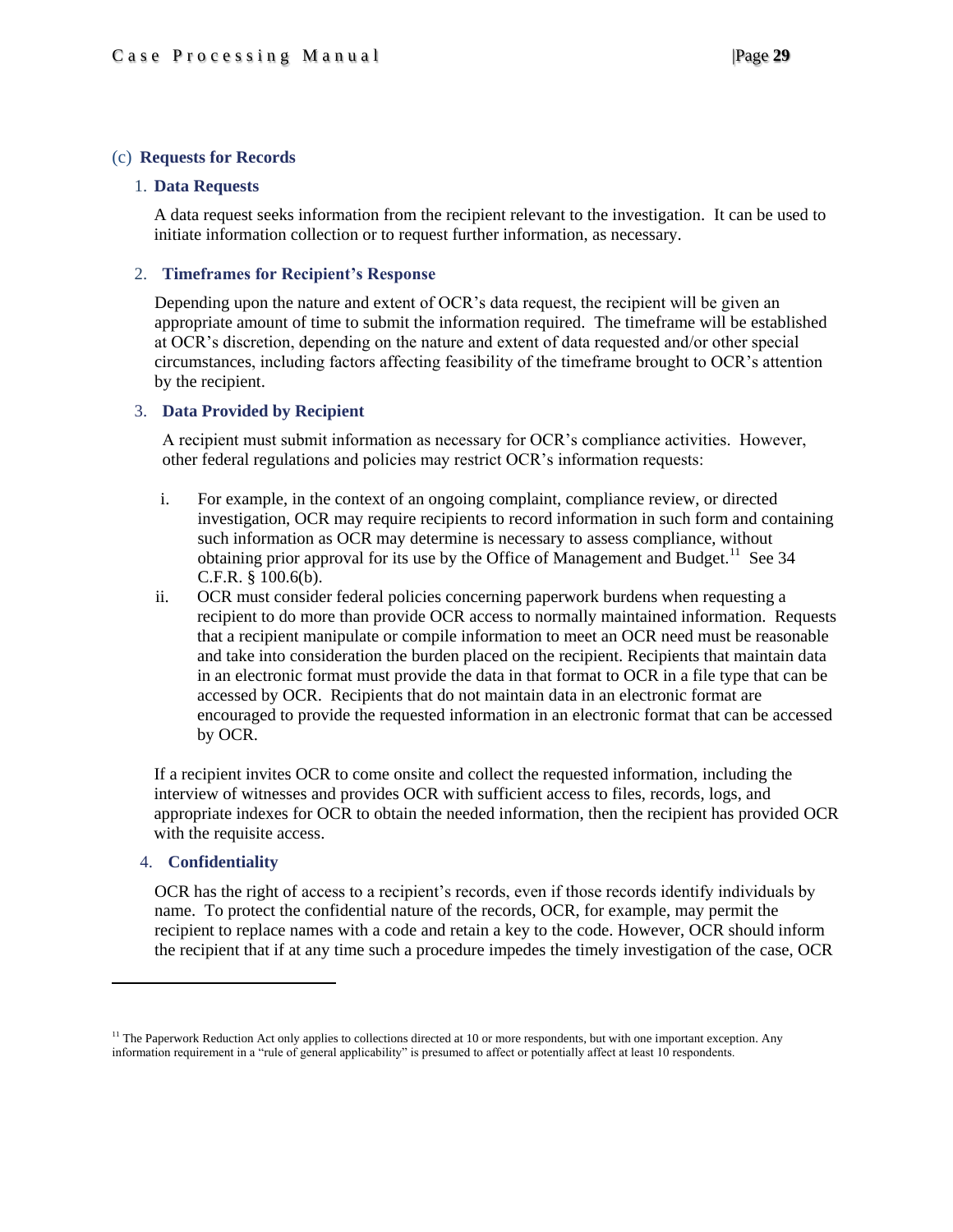shall have access to the unmodified records. See also 20 U.S.C. §§ 1232g (b)(1) and 1232g (b)(3) regarding the applicable provisions of the Family Educational Rights and Privacy Act.

### <span id="page-29-1"></span><span id="page-29-0"></span>(d) **Interviews**

### 1. **Introduction**

Interviews are an integral part of investigations. The objective of interviews is to gain an understanding of the records and data relevant to the issues in the case; to obtain information from and assess the credibility of witnesses; and to evaluate recipient defenses. OCR may conduct individual interviews and focus groups, as appropriate, as part of its investigations. OCR will make efforts to work with recipients to conduct interviews in a manner that minimizes disruptions to the recipient's educational environment.

### <span id="page-29-2"></span>2. **Notice**

Prior to initiating an interview, OCR should inform the witness of the following:

- i. The general purpose of the interview, including OCR's role, what law or laws may be pertinent to the investigation, and where appropriate, a brief explanation of what is under investigation.
- ii. The potential uses of the information to be obtained from the witness and the Freedom of Information Act. A witness who wants a more thorough explanation should be given a copy of the "OCR Notice of Witness Rights." This Notice is available at: [\(http://www2.ed.gov/about/offices/list/ocr/docs/witness-notice-mw.pdf\)](http://www2.ed.gov/about/offices/list/ocr/docs/witness-notice-mw.pdf)
- iii. The witness's right to personal representation during the interview by a person of his or her choice.
- iv. When the witness is an employee of a recipient, his or her right to refuse to have anyone else present during the interview and his or her right to refuse to reveal the content of an interview.
- v. The regulatory provision(s) concerning prohibition of intimidating or retaliatory acts by a recipient.
- vi. In most cases, the recipient's counsel will be allowed to be present during upper level management interviews.

### <span id="page-29-3"></span>3. **Privacy**

OCR interviews witnesses under circumstances that assure privacy. An interpreter may be used when safeguards are taken to ensure the competence of the interpreter and to protect the witness's privacy.

### <span id="page-29-4"></span>4. **Interviews with Minors (Persons under 18) or Legally Incompetent Individuals**

OCR shall obtain written consent from a parent or guardian prior to conducting an interview of any person under 18 years of age or otherwise adjudicated legally incompetent, for example, mentally impaired. Parental or legal guardian consent may not be required for persons under 18 if they are emancipated under state law and are therefore considered to have obtained majority. For persons under 18 who state they are emancipated, OCR should obtain proof of emancipation.

Parental or legal guardian consent may not be necessary where the questions asked are of a general nature, not related to any specific events in which the minor was involved, and there are no records kept to identify the student. Where a recipient refuses to allow minor students to be interviewed without consent where the questions asked are of a general nature, not related to any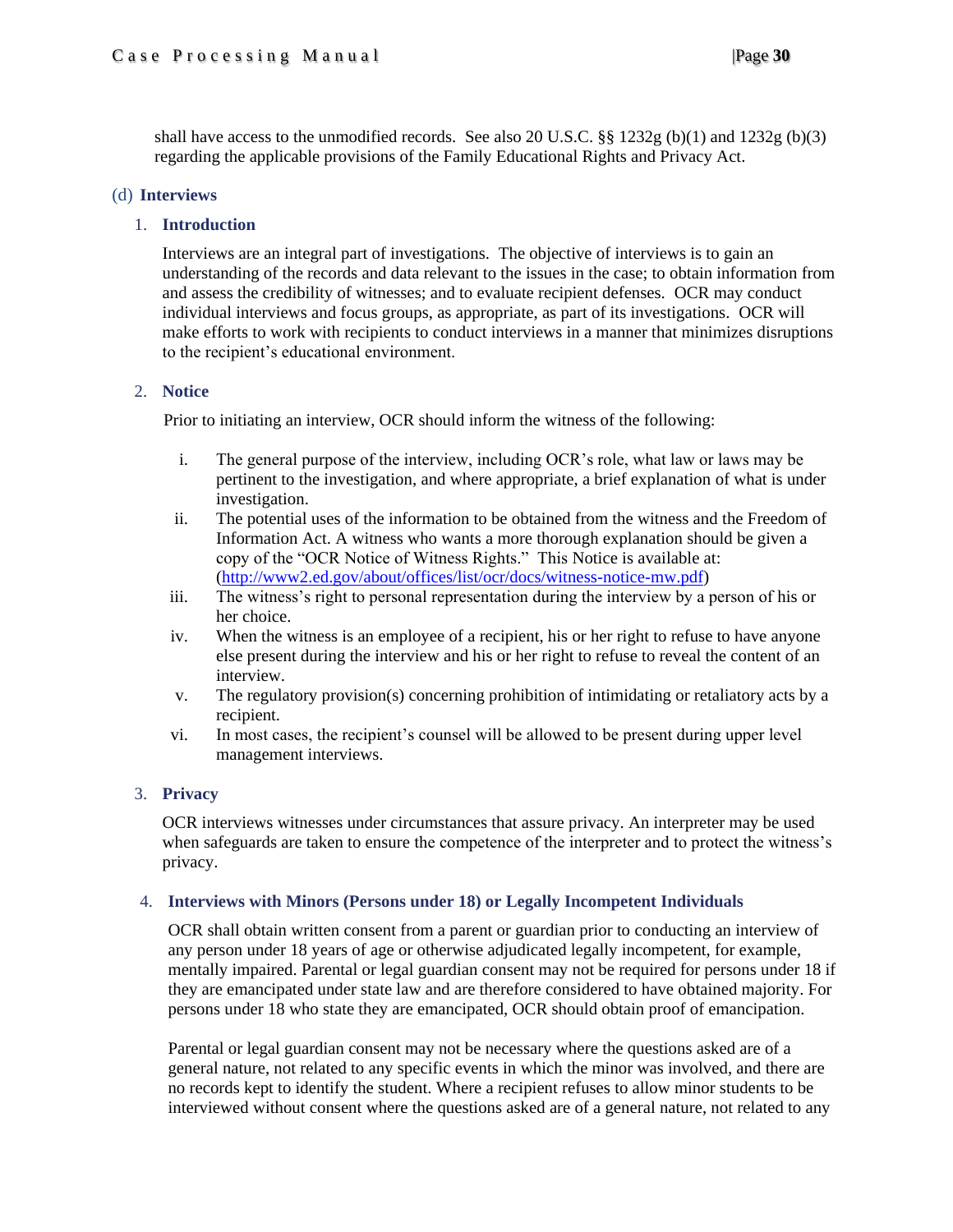specific events in which the minor was involved, and there are no records kept to identify the student, written consent must be obtained.

Where parents or guardians refuse to provide consent for an interview, and OCR determines that the child's information is critical, OCR may attempt to secure parental or guardian consent by inviting the parent or guardian to be present during the interview.Where consent is denied, OCR will not interview the child.

### <span id="page-30-0"></span>5. **Records of Interviews**

A written record of interviews (i.e., in-person, telephonic, or through use of other electronic media) must be kept. Interviewers will notify interviewees when a tape recording is used and tape recording will be done only with the consent of the interviewee. When interviewers use tape recording, the tape becomes part of the case record along with the written record. Regardless of the technique used during the interview, a written record of the interview must be created.

The record of the interview to be placed in the case file must contain the following information:

- i. Case identification (name and case number).
- ii. Name and identification of the interviewee, interviewer, and any other person present (include an explanation for the presence of any other persons).
- iii. Date, time, and location of interview (including whether the interview was conducted in person or through use of media (e.g., telephone, videoconferencing.
- iv. A record of whether the interviewee was informed of required notifications.
- v. Written record reflecting the questions and responses obtained during the interview (this need not be a verbatim transcript but must accurately reflect the responses of the witness).

### <span id="page-30-1"></span>**SECTION 703 FREEDOM OF INFORMATION ACT AND PRIVACY ACT**

The information OCR collects is analyzed by authorized personnel within the agency and is used only for authorized civil rights compliance and enforcement activities. In order to resolve a complaint OCR may need to reveal certain information to persons outside the agency to verify facts or gather additional information. Such information could include the name, the age or physical condition of a complainant. The Privacy Act of 1974, 5 U.S.C. § 552a, and the Freedom of Information Act (FOIA), 5 U.S.C. § 552, govern the use of personal information submitted to all federal agencies and their individual components, including OCR.

The Privacy Act of 1974, 5 U.S.C. § 552a, regulates the collection, maintenance, use, and dissemination of certain personal information in federal agency files. OCR's investigation files have been exempted from the provisions of the Privacy Act that provide individuals with access to records maintained on them. The Department has published a Privacy Act system of records notice entitled "Complaint Files and Log", (18-08-01). Third parties may not gain access to records about individuals within a system of records without the consent of the subject individual except as required by FOIA or pursuant to other statutory exceptions contained in the Privacy Act. See 5 U.S.C. § 552a(b).

FOIA gives the public a right of access to records of federal agencies. The FOIA is implemented by Department regulations. See 34 C.F.R. Part 5.

Any requests for copies of documents or other access to information contained in OCR's case files should be referred to the Regional Office staff responsible for handling FOIA and Privacy Act requests.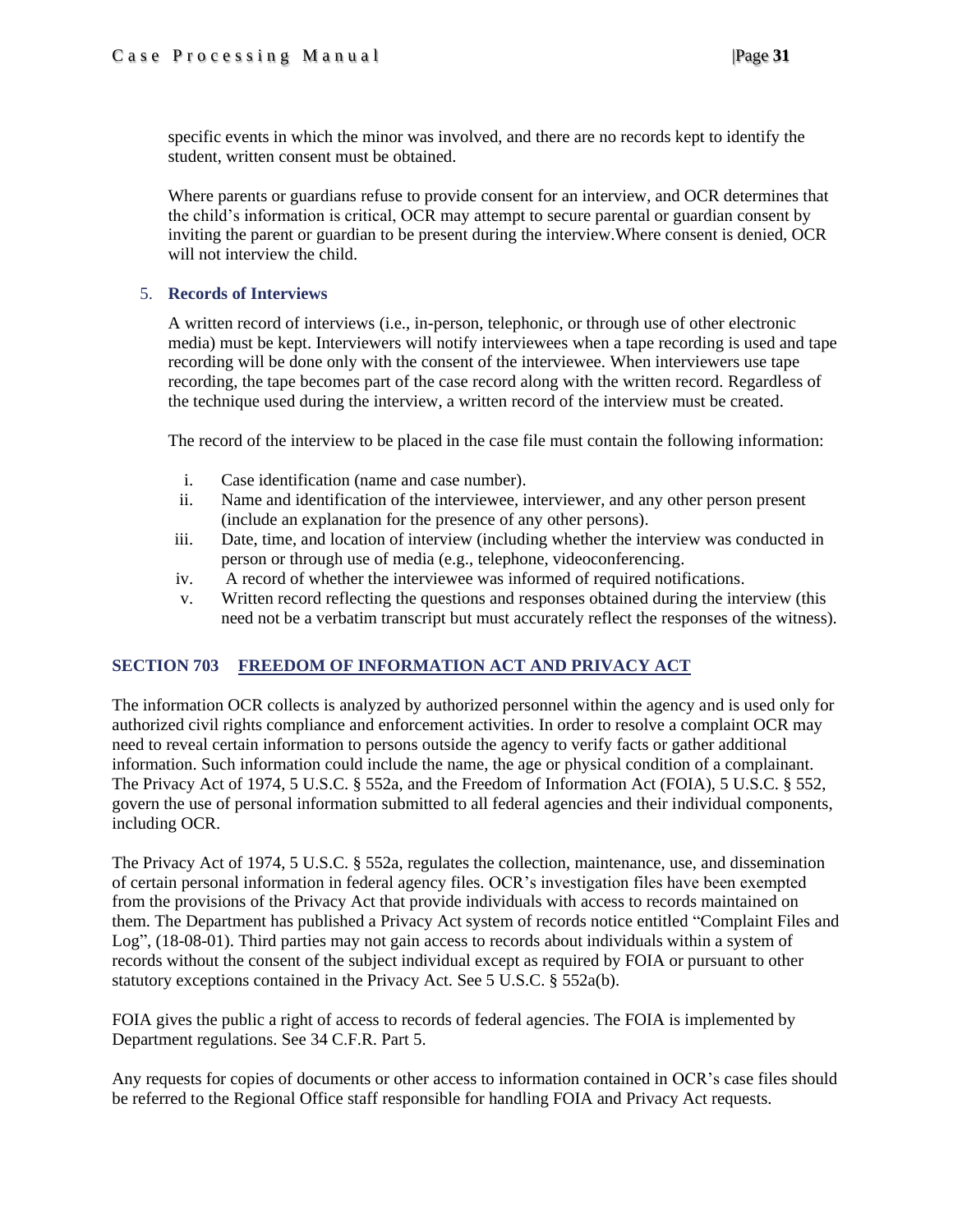Although each request will be reviewed on a case-by-case basis, generally, OCR is not required to release documents during the case resolution and investigation process or enforcement proceedings if the release could reasonably be expected to interfere with OCR's law enforcement activities. See 5 U.S.C. §  $552(b)(7)(A)$ . Also, a federal agency is not required to release records if they are pre-decisional documents that would be subject to certain privileges in litigation. See 5 U.S.C. § 552(b)(5). Finally, a federal agency is not required to release documents if their release would or could result in an unwarranted invasion of privacy of an individual. See 5 U.S.C. §§ 552(b)(6) and (7)(C). Disclosure will only be made as consistent with the Privacy Act and FERPA. OCR will only reveal the name or identifying information about an individual if such disclosure is consistent with the Privacy Act and FERPA.

In addition, OCR can release certain information about the complaint to the press or general public, including the name of the school or institution; the date the complaint was filed; the type of discrimination included in the complaint; the date the complaint was resolved, dismissed or closed; the basic reasons for OCR's decision; or other related information. Any information OCR releases to the press or general public will not include the complainant's name or the name of the person on whose behalf the complaint was filed, except as noted in the paragraph above.

### <span id="page-31-0"></span>**SECTION 704 RECIPIENTS OPERATING UNDER FEDERAL COURT ORDER**

### <span id="page-31-1"></span>**(a) United States a Party**

When OCR receives a complaint alleging discrimination by a recipient against which the DOJ represents the United States as a party in pending litigation, the following procedures will apply:

- 1. **OCR notification to DOJ**: The Regional Office Director will forward the complaint to DOJ by electronic mail immediately and ask whether DOJ wants OCR to refer the complaint to DOJ. This will occur before any OCR evaluation of the complaint begins and even if it is clear on the face of the complaint that OCR would not open it for investigation.
- 2. **DOJ response**: DOJ will have seven calendar days after the date of OCR's electronic mail notification to determine whether (1) DOJ wants OCR to refer the complaint to DOJ, or (2) DOJ does not want OCR to refer the complaint to DOJ. There are no additional options. For example, a complaint cannot be conditionally referred or conditionally declined, nor may DOJ request referral of only a portion of a complaint.
- 3. **No referral to DOJ**: When DOJ indicates that it does not want OCR to refer the complaint, or DOJ does not respond within seven calendar days of the date of OCR's electronic mail notification, OCR, in its sole authority, will immediately process the complaint.
- 4. **Referral to DOJ**: When DOJ indicates that it wants OCR to refer the complaint, then:
	- i. OCR will refer the entire complaint to DOJ.
	- ii. OCR will close the complaint and notify the complainant that the complaint has been referred to DOJ.
	- iii. Once a complaint is referred to DOJ, DOJ will be responsible for investigating and resolving the entire complaint. OCR will forward all communications it receives from the complainant relating to the complaint to DOJ and DOJ will be responsible for addressing all such communications. OCR will not accept any type of return or re-referral of the complaint from DOJ.